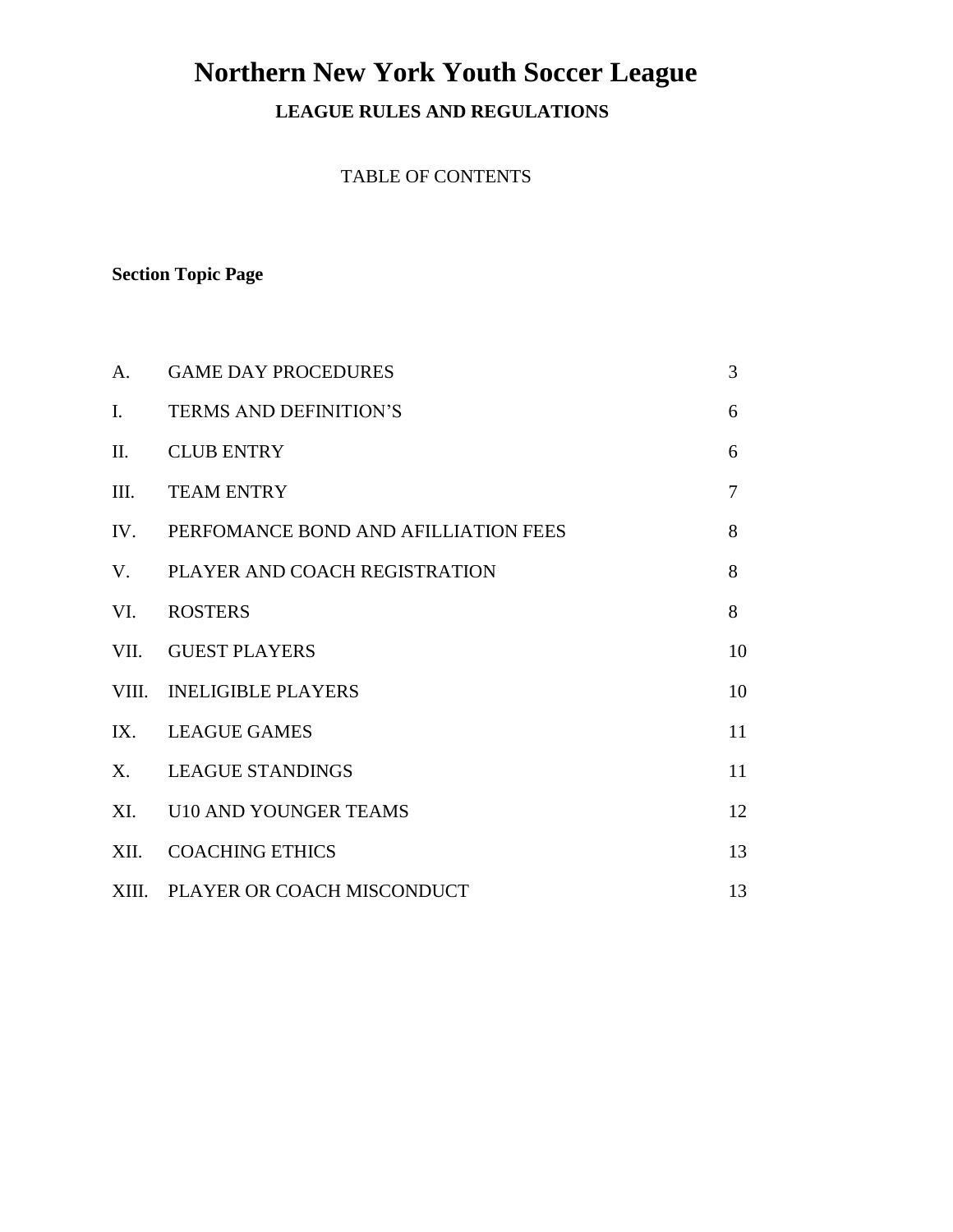|       | XIV. PROTESTS                                    | 15 |
|-------|--------------------------------------------------|----|
|       | XV. FIELD CONDITIONS / AVAILABILITY              | 16 |
| XVI.  | <b>FORFEITS</b>                                  | 17 |
|       | XVII. DURATION OF GAMES, BALL, FIELD & GOAL SIZE | 18 |
|       | XVIII. SUBSTITUTIONS                             | 18 |
| XIX.  | <b>GAME RESPONSIBILITIES</b>                     | 18 |
| XX.   | <b>COACHES RESPONSIBILITIES</b>                  | 20 |
| XXI.  | REFEREE: AUTHORITY AND RESPONSIBILITIES          | 21 |
| XXII. | PLAYER / SPECTATOR RESPONSIBILITIES              | 22 |
|       | XXIII. MATTERS NOT PROVIDED FOR                  | 23 |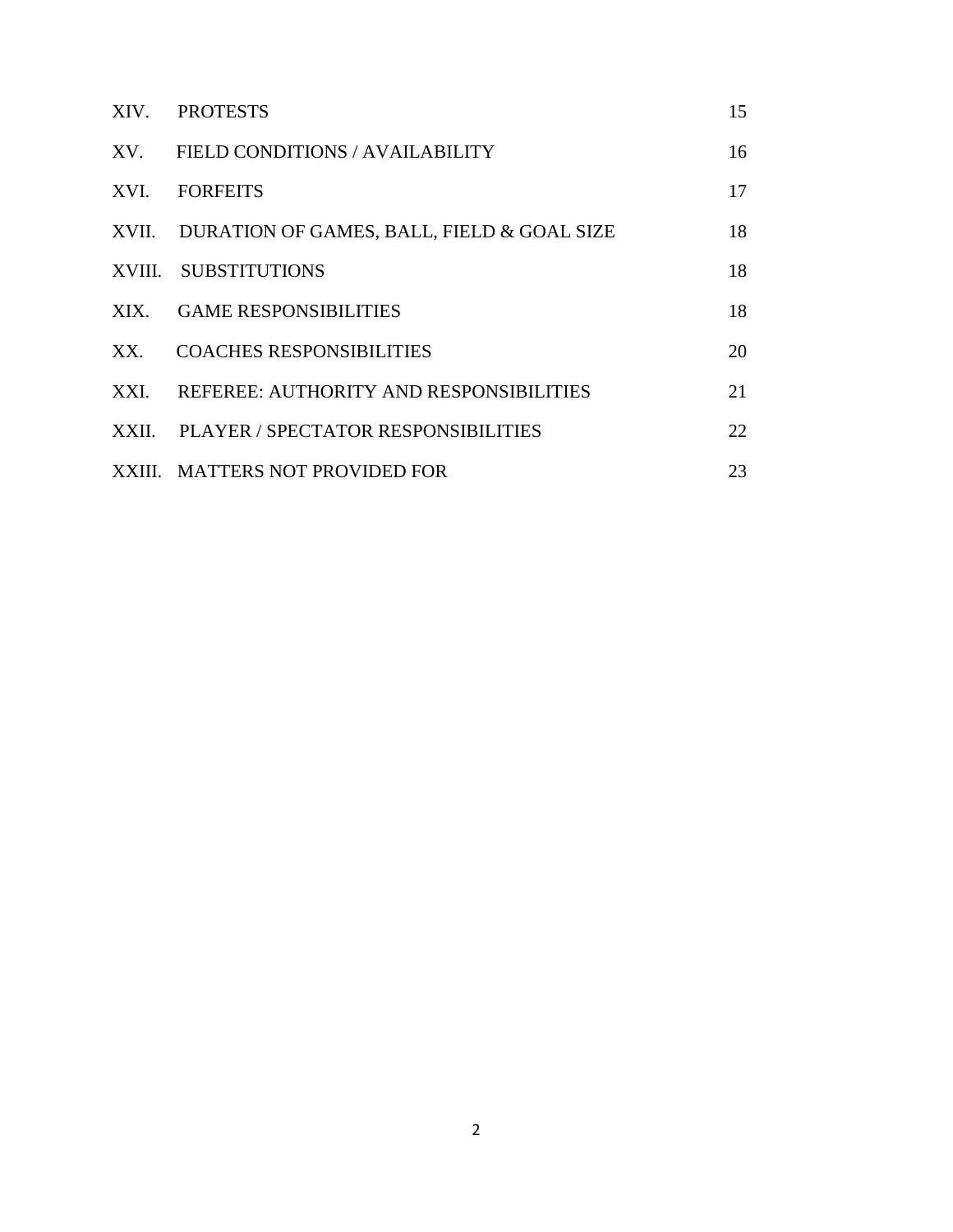## **[NNYYSL](http://nnyysl.com/) GAME DAY PROCEDURES**

# **Referee Fees:**

| <b>Level</b>   | Center / $AR / AR$ |
|----------------|--------------------|
| <b>U11-U12</b> | \$47 / \$29 / \$29 |
| <b>U13-U14</b> | \$57 / \$37 / \$37 |
| U15-U16        | \$67 / \$39 / \$39 |
| <b>U17-U18</b> | \$74 / \$42 / \$42 |

The *home team* is responsible to pay the referee fees prior to the beginning of the game, unless the game is cancelled prior to the start of the game for weather or unplayable field conditions. Only the referee, League President or sponsoring home field official can cancel a game because the field is unplayable. Only the referee can cancel or suspend a game due to the weather conditions. The referee is responsible for filing a game report explaining the situation.

## **Game Duration:**

| U11-U12        | $(2)$ 30 min. halves |
|----------------|----------------------|
| U13-U14        | $(2)$ 35 min. halves |
| U15-U16        | $(2)$ 40 min. halves |
| <b>U17-U18</b> | $(2)$ 45 min. halves |
|                |                      |

# **Equipment:**

- The home team must have goals and regulation corner flags installed on the field ten (10) minutes prior to the scheduled start of the game.
- The goals must be anchored.
- The home team must provide the game ball subject to the referee's approval and must have at least two (2) spare balls suitable for game use.

#### **Linesmen:**

- The home and visiting teams must each provide the referee with one  $(1)$  linesman. The teams shall notify the referee who these individuals are prior to his equipment check.
- No linesmen are needed where there are three (3) referees.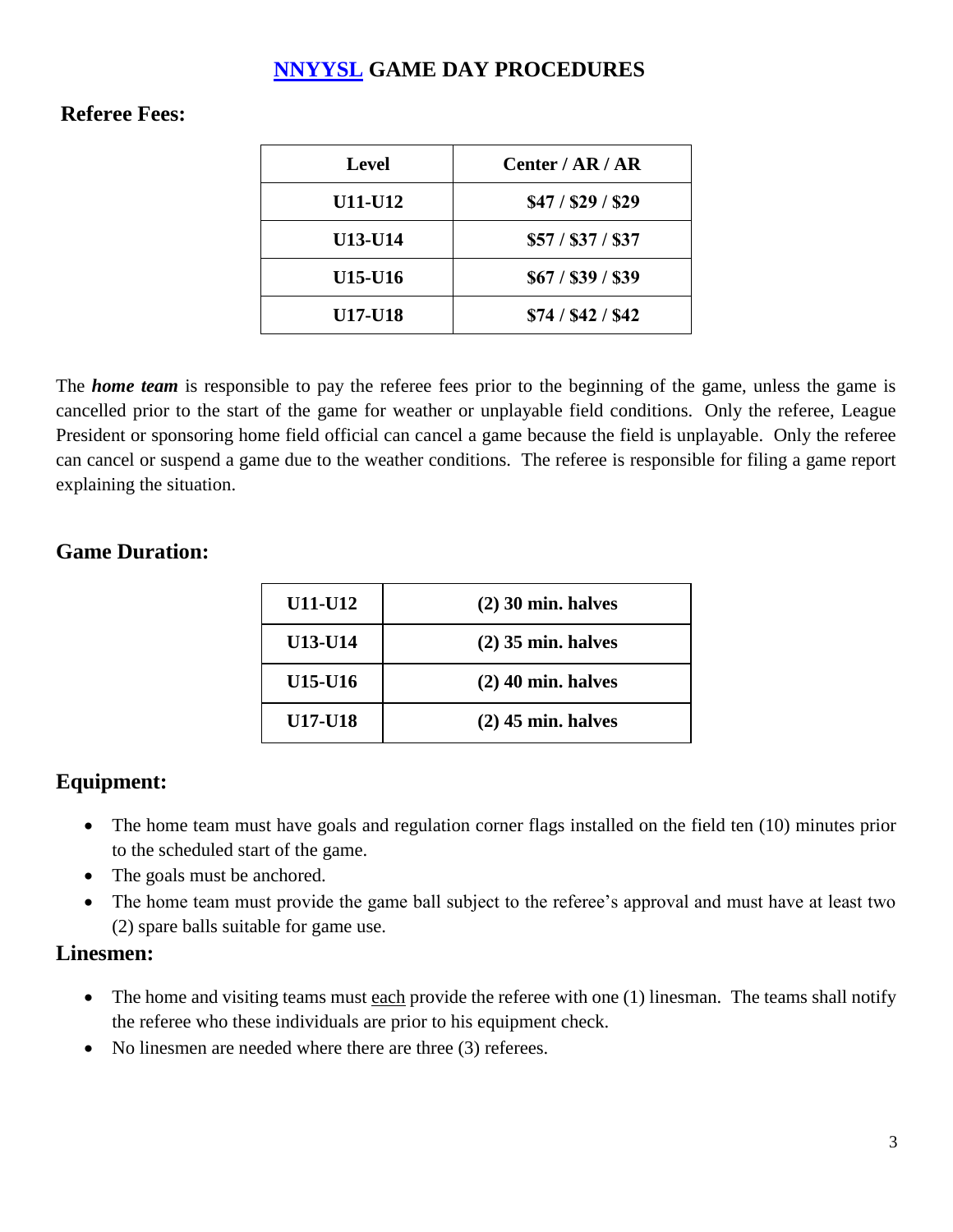# **Game Scores:**

• The referee will call in the game score.

## **Rosters and Player Passes:**

- 1. The home and visiting teams shall provide the NYSW player passes as proof of insurance and player identification for roster verification.
	- A team failing to provide player passes shall forfeit the game and the game will be played as a friendly.
	- Players must present to the referee a valid player pass before they will be allowed to play. Under no circumstances is a player eligible to play without having a valid player pass.
	- Coaches, Assistant Coaches and Managers shall have proper passes to identify themselves. They must be listed on the certified roster in order to be on the player side of the field. In an emergency, a 24 hours' notice must be given to the League President before an alternate coach is used.
- 2. The home and visiting teams shall provide the officials with three (3) original certified or copies of the original certified roster.
	- One copy shall be used by the referee for player verification.
	- One copy shall be given to the opposing team coach.
	- One copy shall be kept by the home team coach.
	- If a team fails to provide an original certified roster (or copy of) to both the referee and the opposing teams coach, the game will be played as a friendly and the score recorded as a 3-0 win for the team that submitted its rosters.
- 3. Each coach shall be responsible to collect the NYSW certified player passes from the referee at the end of the game.

## **Red Cards:**

- The referee will keep the passes of any player/coach given a Red Card.
- ALL Red Cards given to a player/coach will be sent by the center official within 24 hours to the NNYYSL League President. The Card will be held for the appropriate suspension. The player/coach must contact the League President and arrange to pick up the card. A player cannot receive his/her card via the mail. The card must be obtained in person.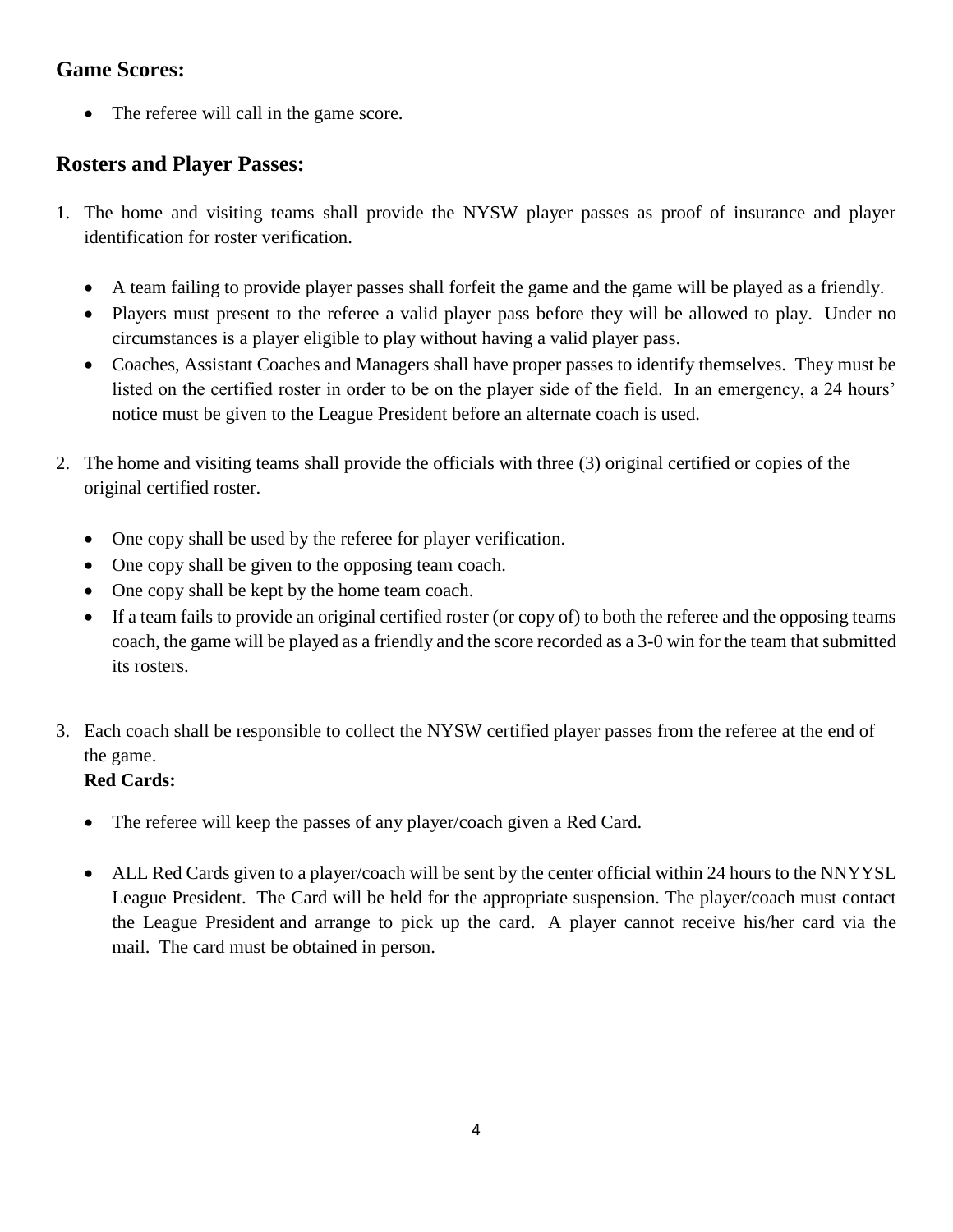- 4. If the assigned referee fails to appear for a scheduled League game the game may be rescheduled by the League at no additional cost to either team, or:
	- If both coaches agree, another suitable referee may be selected, if in attendance, for the purpose of covering the game.

#### **Game Cancellations:** (due to weather or field conditions)

- Only the referee, The League President or the home field sponsor may cancel or suspend a game because of unplayable field conditions. Both teams must be ready to play.
- Only the referee may cancel or suspend a game because of the weather conditions.
- **The Northern New York Youth Soccer League will abide by the New York State Public High School Athletic Association procedures regarding the HEAT INDEX**. [NYSPHSAA Heat Index Procedures](http://www.nysphsaa.org/Portals/0/PDF/Safety/HeatIndexProcedure.pdf).
- Any game that is not played in its entirety will be reported to the Referee Assignor who will communicate with the League Scheduler.
- A weather canceled game must be rescheduled by the coaches within one week.
- If no date is selected, the League Scheduler will reschedule the game.

## **Referee Payment for weather or field cancellations:**

- If the game is halted prior to halftime, the game will be rescheduled and restarted at the exact point the initial game was halted with the same score. The home team will pay ½ the referee fee for the rescheduled game.
- If halted at halftime or after, the game will count as a completed game.

## **Game Changes:**

- Once the preliminary game schedules are released (on or about May  $1<sup>st</sup>$ ), coaches will have a ten (10) day period to request a schedule change for up to three (3) games.
- *Please see: Requesting a game change.*
- **No game change requests after the FINAL schedules are posted**.

## **Game Forfeits:**

- The forfeiting team's coach must first notify the opposing coach of any game forfeit. Coach's contact information is provided on the on-line game schedules.
- The forfeiting team's coach must also notify the Referee Assignor. If the assignor is not reached, contact the League Scheduler.
- The team that forfeits (*within 3 days of game time*), pays the full referee fee.
- Payments must be mailed directly to the assigned referee's.
- If forfeited *more* than 3 days in advance of game time, NO fees will be charged.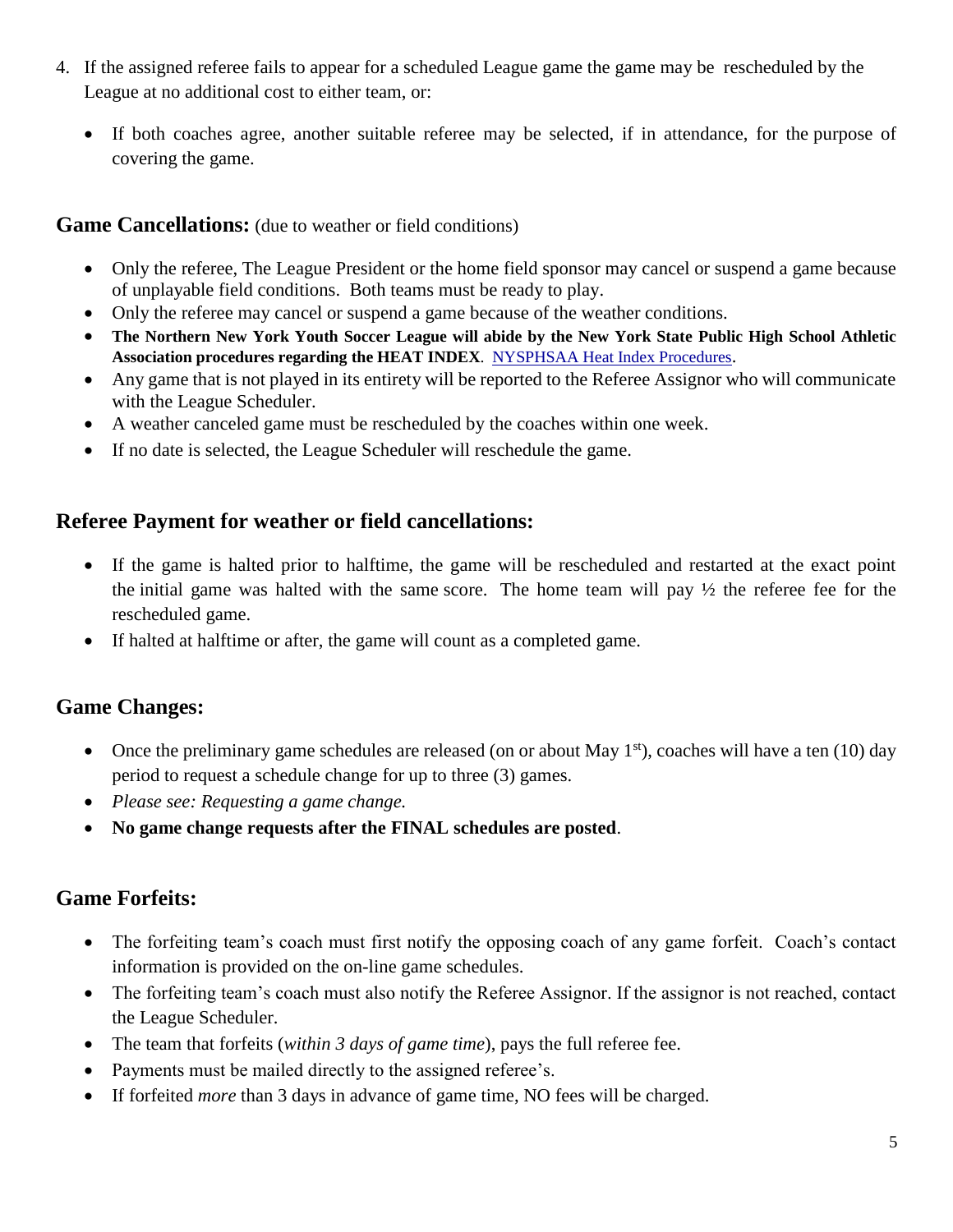#### **NNYYSL League Rules and Regulations**

#### **I. TERMS AND DEFINITION'S**

- 1. League: The term "League" shall refer to the New York State corporate organization known as: Northern New York Youth Soccer League, NNYYSL: The term "NNYYSL" shall refer to the shortened abbreviation for the Northern New York youth Soccer League
- 2. Board: The term "Board" (or BOD) shall refer to the duly elected officers of the Northern New York Youth Soccer League
- 3. FIFA: This term refers to Federation Internationale de Football Association, the worldwide recognized organization governing national soccer organizations
- 4. USSF: United States Soccer Federation, the organization which has jurisdiction over all FIFA recognized soccer activities in the United States
- 5. USYSA: United States Youth Soccer Association, the largest parent organization recognized by USSF as governing youth soccer activities in the United States
- 6. NYSWYSA: New York State West Youth Soccer Association, the officially recognized USYSA state organization that has jurisdiction for governing soccer activities in the portion of New York State in which CNYJSA operates.
- 7. ENYYSA: Eastern New York Youth Soccer Association, the officially recognized USYSA state organization that has jurisdiction for governing soccer in portions of New York State adjacent to NYSWYSA.

## **II. CLUB ENTRY**

Qualification for club membership in the League is defined in the NNYYSL bylaws.

- 1. Club membership is annual and must be renewed each year by the completion of a NNYYSL Annual Club Affiliation Application form.
- 2. No portion of the club affiliation fee will be refunded once a club is accepted into the league
- 3. A club may withdraw from the league at any time after a season is completed.
- 4. A club will be considered to be withdrawn if the league receives written notification signed by the club president and NNYYSL representative prior to the annual AGM.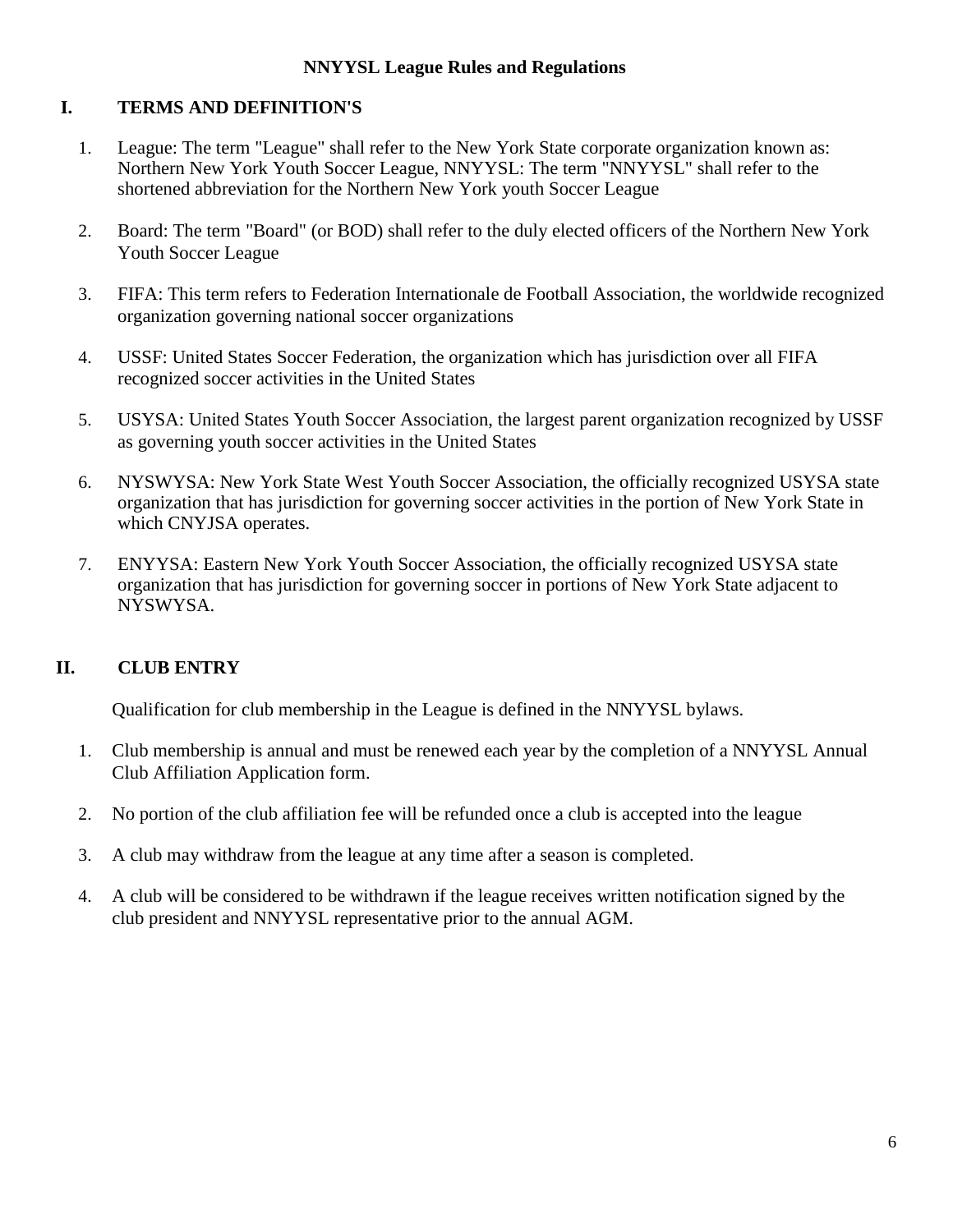#### **III. TEAM ENTRY**

- 1. Only teams from member clubs in good standing may register for NNYYSL league play.
- 2. The Board shall determine procedures, requirements and fees for team registration including late registration fees.
- 3. This information will be provided to member clubs approximately four (4) weeks prior to the first registration date.
- 4. January Meeting Registration for U9 U18
- 5. No teams will be registered until that club has paid the annual League Affiliation Fee and their club performance bond balance is current.

6. Each team shall complete a league supplied NNYYSL Team Application form as application for registration.

- 7. Teams may only apply for admittance in one division of an age bracket.
- 8. Any team that wishes to apply to play in more than one age bracket must obtain prior board approval.

a. No team may apply to play in two age brackets that play on the same day.

- 9. FIFA, USYSA and NYSWYSA guidelines shall be used by the Board to determine team roster sizes, player eligibility by age group and the number of rostered players that can play in a match.
- 10. The board reserves the right to promote or relegate teams to either division, as necessary to balance competition.
- 11. A Division with 10 or less teams will remain as 1 bracket. Lower Division Champions will be automatically promoted to the next higher division the following year.
	- a. Other teams will be considered for promotion or relegation on a team-by-team basis.
	- b. The coach listed on the NNYYSL Team Application form will be consulted prior to any action in this regard.
- 12. Teams that withdraw from the League after the schedule is finalized will be subject to possible sanctions as decided by the BOD after a hearing, and will incur a **\$100 fine and forfeit 100% of the team registration fee.**
- 13. Any team registering after their age division registration date will be subject to a **\$25 late fee.**
- 14. Teams should not expect to be able to register more than 2 weeks after the original registration date unless there is a specific need in a division.
- 15. Team Application registration forms are given to the club's NNYYSL REPRESENTATIVE who registers the teams at the designated times.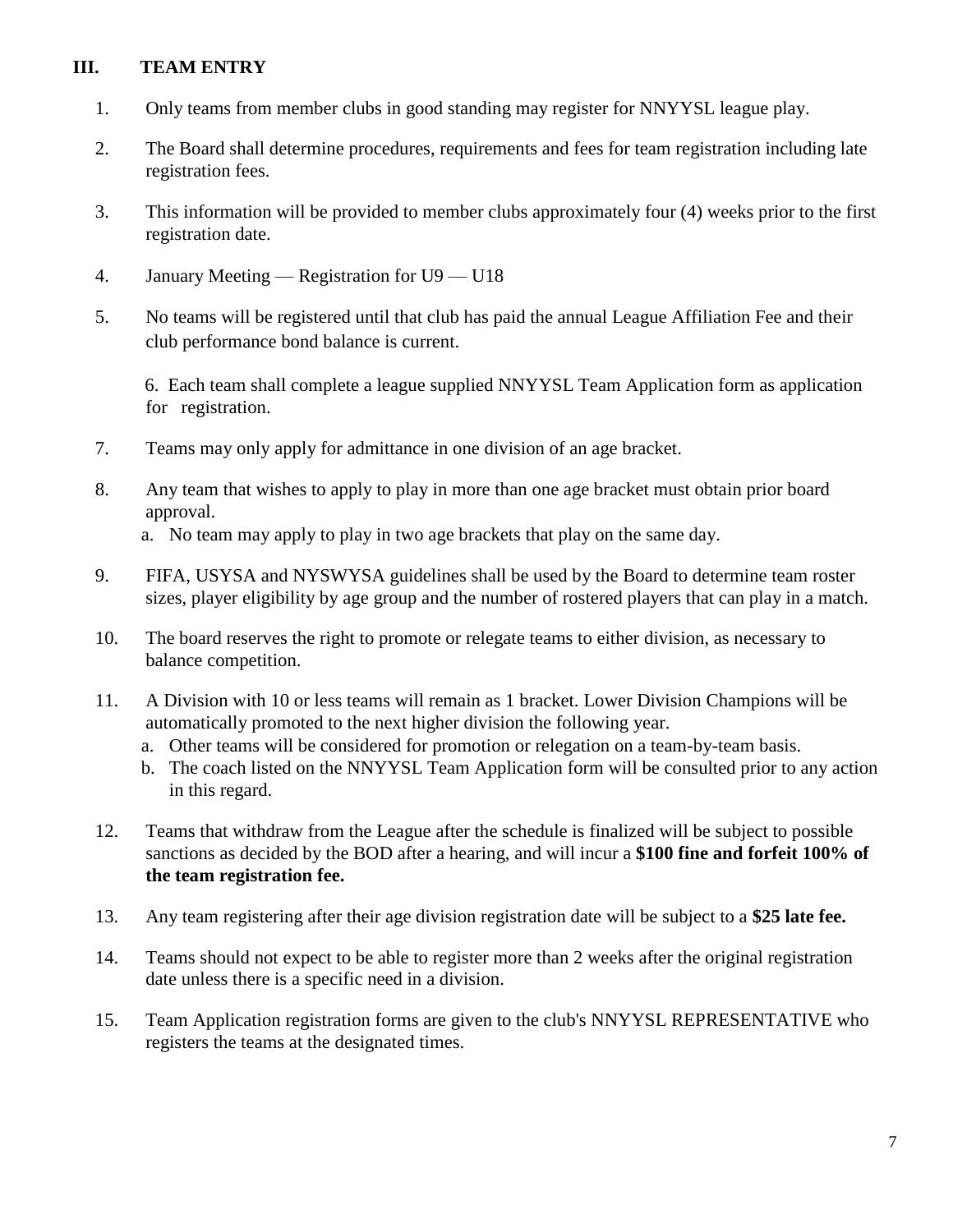#### **IV. PERFORMANCE BOND AND AFILLIATION FEES**

- 1. Performance bond and affiliation fees as described in the by-laws must be paid prior to team registration.
- 2. Performance bond money less any outstanding fines or penalties will be returned to the club upon its withdrawal from the League.

## **V. PLAYER AND COACH REGISTRATION**

- 1. A player may register to play with only one (1) team in an age division.
- 2. A player's eligibility, based on their age is based on and in accordance with USYSA guidelines.
- 3. A coach may not be registered to coach more than 2 teams whose seasons play concurrently.
- 4. A person may not be listed as the coach for 2 teams that play on the same day.
- 5. Player and coach registration procedures within member clubs shall comply with NYSWYSA requirements

#### **VI. R O S T E R S**

- 1. Team rosters shall be completed using NYSWYSA or ENYYSA approved software and certified by the appropriate State Association.
- 2. Certified team rosters shall contain at least the following information:
	- a. Coaches Name
	- b. Coaches Address
	- c. Coaches home phone number
	- d. Assistant Coach Name
	- e. Assistant Coach Address
	- f. Assistant Coach home phone number
	- g. Team Manager Name
	- h. Team Manager Address
	- i. Team Manager home phone number
	- j. Players Names
	- k. Players Addresses
	- l. Players Date of Birth
	- m. Player ID Numbers
	- n. Player Uniform Numbers
	- o. This does not have to be done during the processing and certification of the roster but must be added in prior to league games.
- 3. Certified rosters shall bear the seal and signature of the NYSW designated authority as processed through NYS W registration software, Roster Pro.
	- a. The number of players that can dress for a match is limited based on the age division.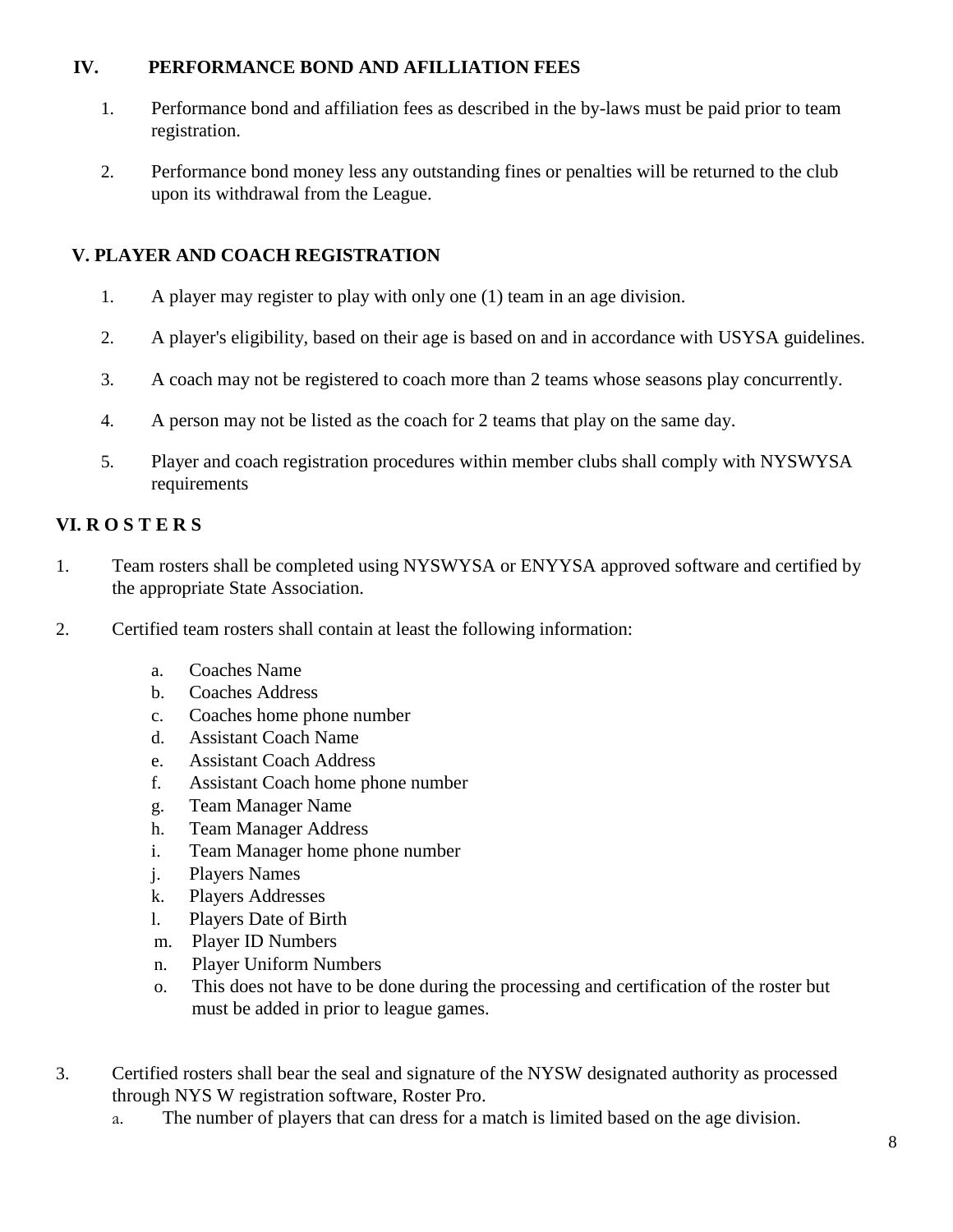- b. Permanent rostered player's names shall be lined out indicating their absence from the game
	- 1. Roster sizes: A legal team is one composed of a minimum of 7 primary players, otherwise said team is illegally rostered and not a viable team ready for play within the league.
- c. Age division min roster size max roster size dressed players guest players

| Age<br>group | Min<br>Roster | Max<br>Players | Max<br><b>Dressed</b> | Guest<br>Players |
|--------------|---------------|----------------|-----------------------|------------------|
| U9/U10       |               | 14             | 14                    | 3                |
| U11/U12      |               | 18             | 18                    | 3                |
| U13/U14      |               | 22             | 18                    | 3                |
| U15/U16      |               | 22             | 18                    | 3                |
| U17/U18      |               | 22             | 18                    | 3                |

- 4. At least one coach shall be, and one assistant coach and/or manager should be listed on the roster.
- 5. Three copies of the roster must be present for each game.

One copy is kept with the coach.

One copy is submitted to official prior to start of game.

One copy is given to opposing coach.

If rosters are not present, the game is played and recorded as 3-0 win for the team who had its roster.

If neither team has a roster, the game is played as a friendly and no make-up game will be done.

Additions to a roster are not allowed after a team's fourth  $(4<sup>th</sup>)$  League game.

a. Roster changes must be certified by the applicable State Association, and submitted to the League prior to the game in which they become effective. If the roster being submitted is a revised roster it must be marked a "REVISED" roster.

It is solely the responsibility of each team to ensure that the League receives their certified roster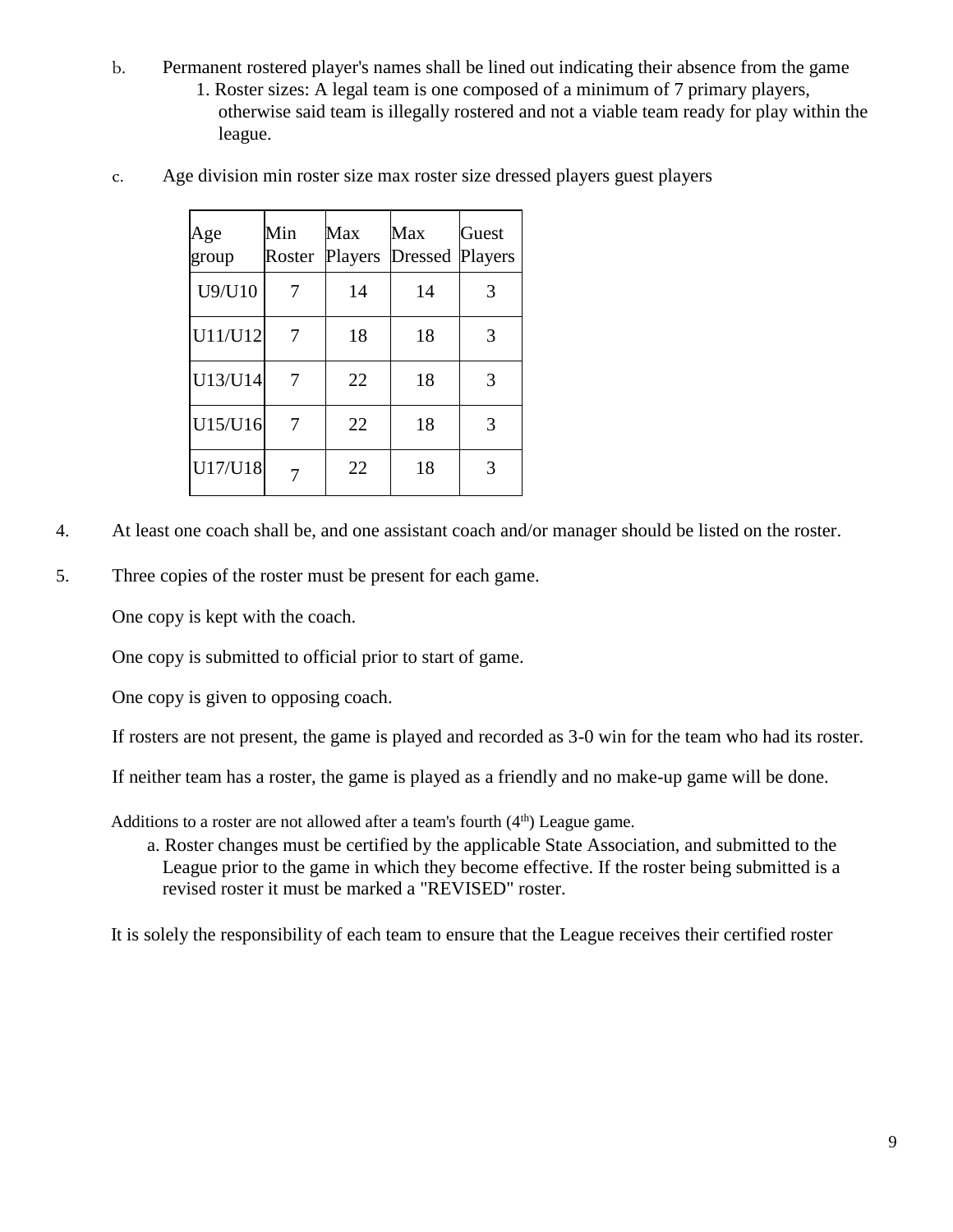#### **VII. GUEST PLAYERS**

1. Guest players will be allowed by the League for all teams as follows:

If 15 players are present for a game, zero (0) guest players are allowed.

If 14 players, one (1) guest player is allowed;

If 13 players, two (2) guest players are allowed;

If 12 players, three (3) guest players are allowed.

#### **A maximum of three (3) guest players will be allowed at any League game.**

- 2. Game time rosters cannot exceed the number of dressed players indicated in the table in VI.3.C above.
- 3. The purpose of guest players is to assure there are enough players to field a team when a significant number of regular rostered players may not be available for a League game.
- 4. Guest players must be registered with the club they are guest playing for and may not be a player on any other league team playing in the same age division.
	- a. Any other player will be considered an Ineligible Player per section VIII.
	- b. The guest player's name; club id number; team rostered with; date of birth and jersey number must be clearly added to the bottom of the roster prior to the game in which they play.
	- c. NNY Academy player passes will not be accepted as guest player passes , all players must have a local club player pass.

## **VIII. INELIGIBLE PLAYERS**

- 1. An Ineligible Player is defined as any player who meets one or more of the following:
	- a. Does not appear on the certified roster (guest players excluded, see section VII)
	- b. Does not have a NYSW certified pass at the field of play
	- c. Is older than the age bracket they are playing in
	- d. Is under suspension for any reason
	- e. Does not comply with NYSWYSA eligibility rules
- 2. The penalty for participation in a game by an ineligible player shall be as follows:
	- a. The first offense:
		- 1. Noncompetitive: offending team will be assessed a forfeit fine
		- 2. Competitive: offending team shall suffer a 3-0 forfeit loss and fine and be disqualified from the League division championship
	- b. The second offense:
		- 1. The offending team shall suffer a 3-0 forfeit loss and be disqualified from League division championship
		- 2. The coach and/or assistant coach and/or team manager shall be suspended from league participation for one (1) calendar year from the date of the final hearing.
		- 3. The offending team's club may be ineligible for participation in the league for a period of one (1) calendar year from a date set by the Board at a hearing
		- 4. Any dispute of games in which ineligible players are engaged shall be decided at a hearing by the Board, which may impose additional penalties as it sees fit.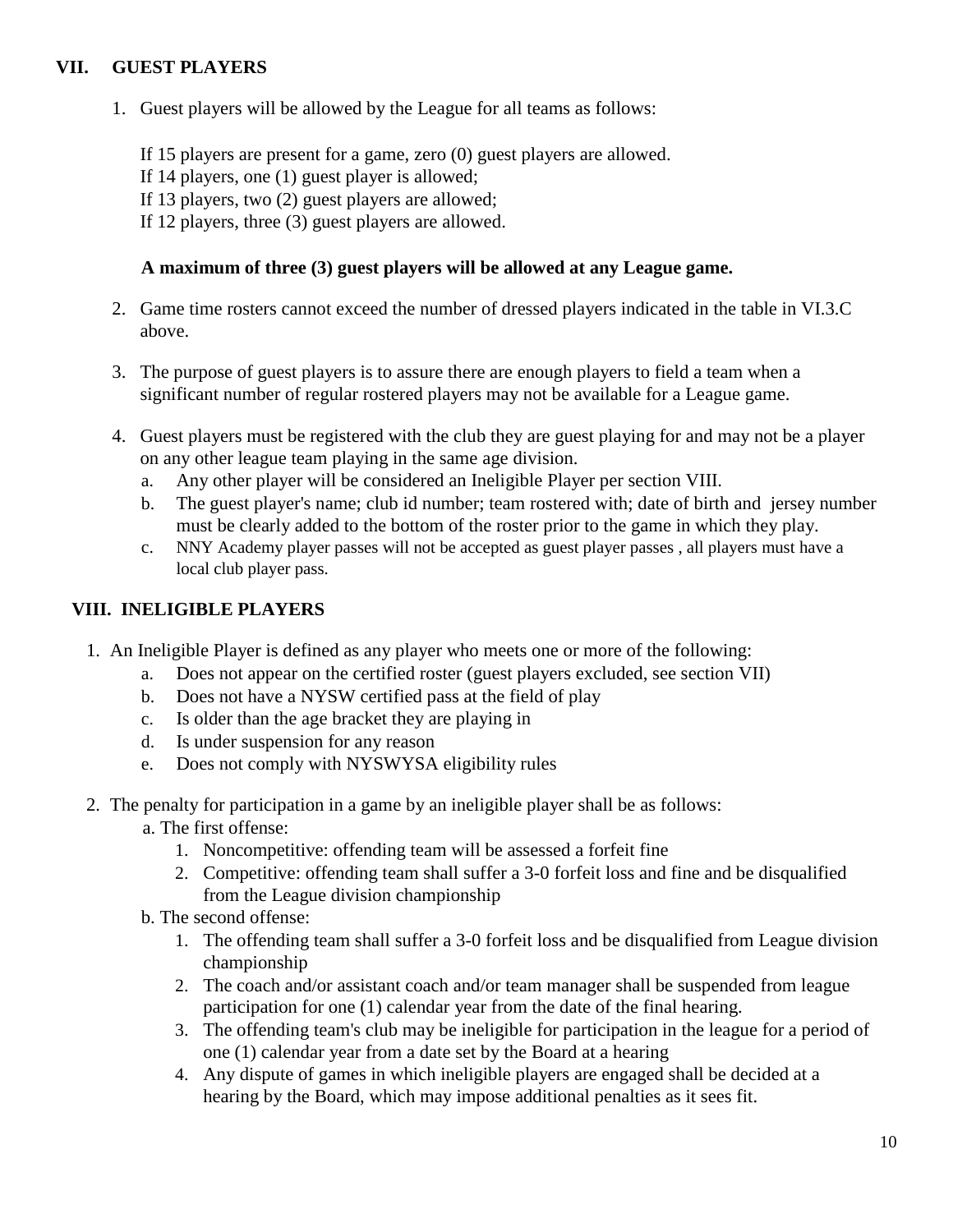5. The Board may check referee reports to determine if any ineligible player's names are included and shall notify the team and club if such names are found.

## **IX. LEAGUE GAMES**

- **1.** All scheduled League games must be played.
	- a. Failure to play scheduled games other than as allowed for in these rules will result in a forfeit.

**2.** All game changes to the Preliminary Schedule must be agreed upon by both coaches and approved by the League Scheduler prior to the game change deadline determined by the

Board.

- **3.** Game changes or reschedules after the final schedule is printed will not be allowed except for:
	- a. NYSWYSA State Cup Conflicts
	- b. Four (4) or more players at Olympic Development Program practices, games or tryouts.
	- c. Towns or schools officially declare fields unplayable.
	- d. Inclement weather forcing the Referee to call the game prior to the completion of the first half of the match.

## **X. LEAGUE STANDINGS**

- 1. Match points will be awarded as follows:
	- a. Three (3) points are awarded for a win
	- b. One (1) point is awarded for a tie
	- c. No points are awarded for a loss
- 2. League standings will not be kept for teams playing in divisions younger than U-11.
- 3. Tiebreakers to determine division champions for teams having the same number of total points are as follows:
	- a. 1<sup>st</sup>. Tiebreaker: Head to Head record
		- 1. The team with the best record against the tied opponent in direct league competition will be declared the winner.
		- 2. If a tie continue to the 2' tiebreaker.
	- $\mathbf b$ . 2<sup>nd</sup> Tiebreaker: Goal Differential
		- 1. The team with the best goal differential for the season will be declared the winner.
			- a. Goal differential is determined by subtracting the goals allowed from the goals scored for each game of the season.
			- b. The maximum goal differential is three (3) points for each game both negative and positive.
			- c. If a tie continue to the  $3<sup>rd</sup>$  tiebreaker.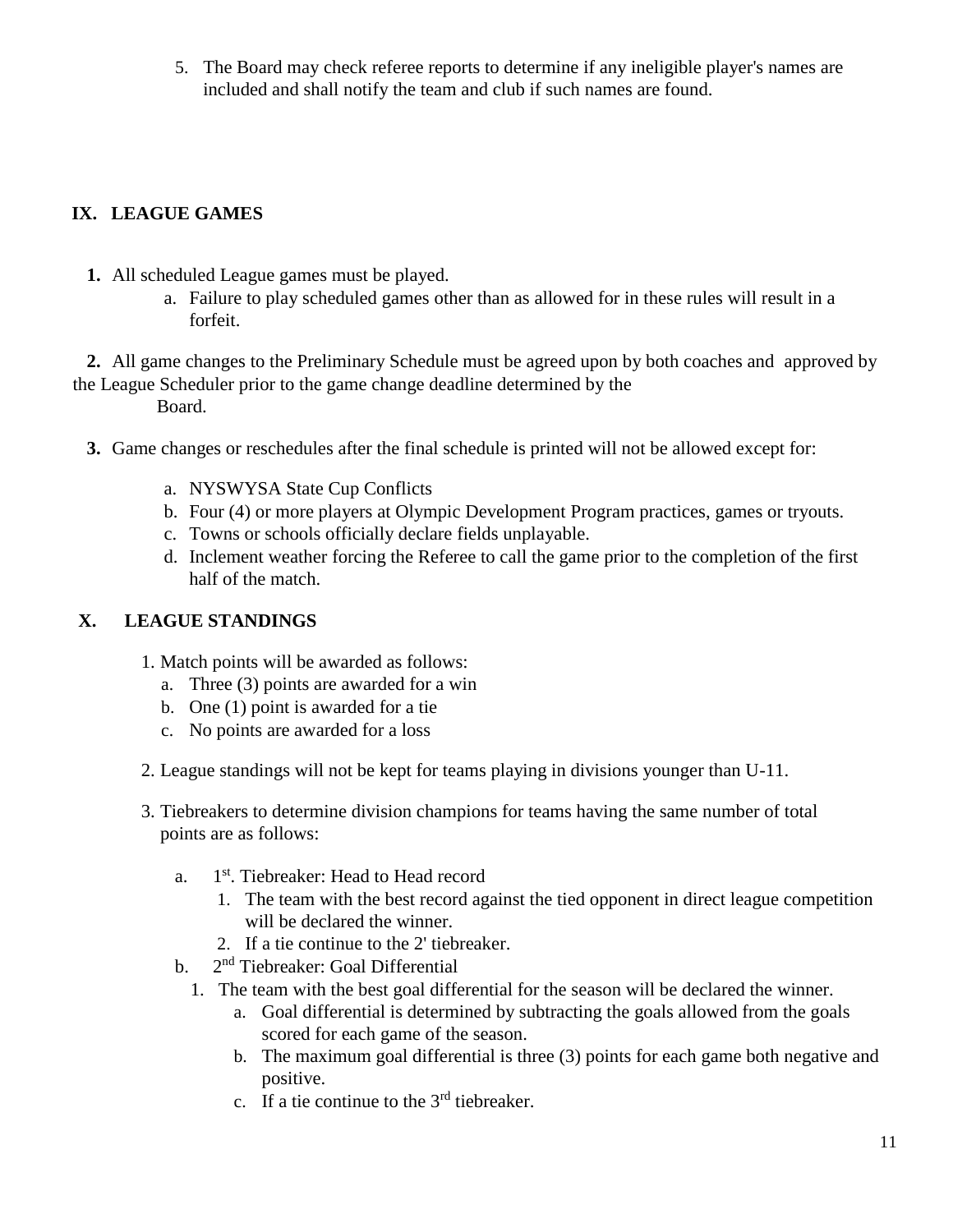- c. 3rd Tiebreaker: Goals Against
	- 1. The team with the fewest goals allowed over the entire League season will be declared the winner.
	- 2. If a tie continue to the  $4<sup>th</sup>$  tiebreaker.
- d. 4<sup>th</sup> Tiebreaker: Sportsmanship
	- 1. The team with the fewest points for yellow and red cards shall be declared the winner
		- a. 1 point shall be given for a yellow card
		- b. 3 points shall be given for a red card
		- c. 10 points shall be given for a player league suspension, 3 or more red cards in a calendar year
		- d. Total points are determined by summing the points for each card in accordance with the a above formulas
		- e. If a tie continue to the  $5<sup>th</sup>$  tiebreaker
- e. 5<sup>th</sup> Tiebreaker: Co-Champions
	- 1. If all of the above are equal the teams shall be League Co-Champions
- 4. Teams assessed forfeits as defined in Section XVI are ineligible for League Championship.

#### **XI. U10 AND YOUNGER TEAMS**

In accordance with the NYSW directive regarding U-10 play, NNYYSL has adopted the following changes to our U-10 and younger divisions.

- 1. Competitive Team Definition
	- a. A competitive team is defined as a team that:
		- 1. Uses tryouts, invitations, recruiting or any like process to roster players selectively to any team on the basis of talent or ability and where that process results in a player being "cut" and/or having no other opportunity for participation within that organization.
		- 2. Limits players playing time to less than 50 percent of each game.
- 2. Registration
	- a. NNYYSL will NOT register competitive teams as defined in section XI.B in the U10 and younger divisions.
	- b. U10 players may play on higher age division teams.
- 3. Sportsmanship
	- a. The league also encourages clubs to inform all coaches and parents of teams playing in divisions below U-11 that they should make no negative comments about the opposing team, coaches or officials working the game while at the game site.
- 4. Non-competitive play: Games that do not have their scores recorded, therefore, no standings maintained. Every player is equally recognized for his or her participation. Currently the U9 and U10 age groups are noncompetitive play divisions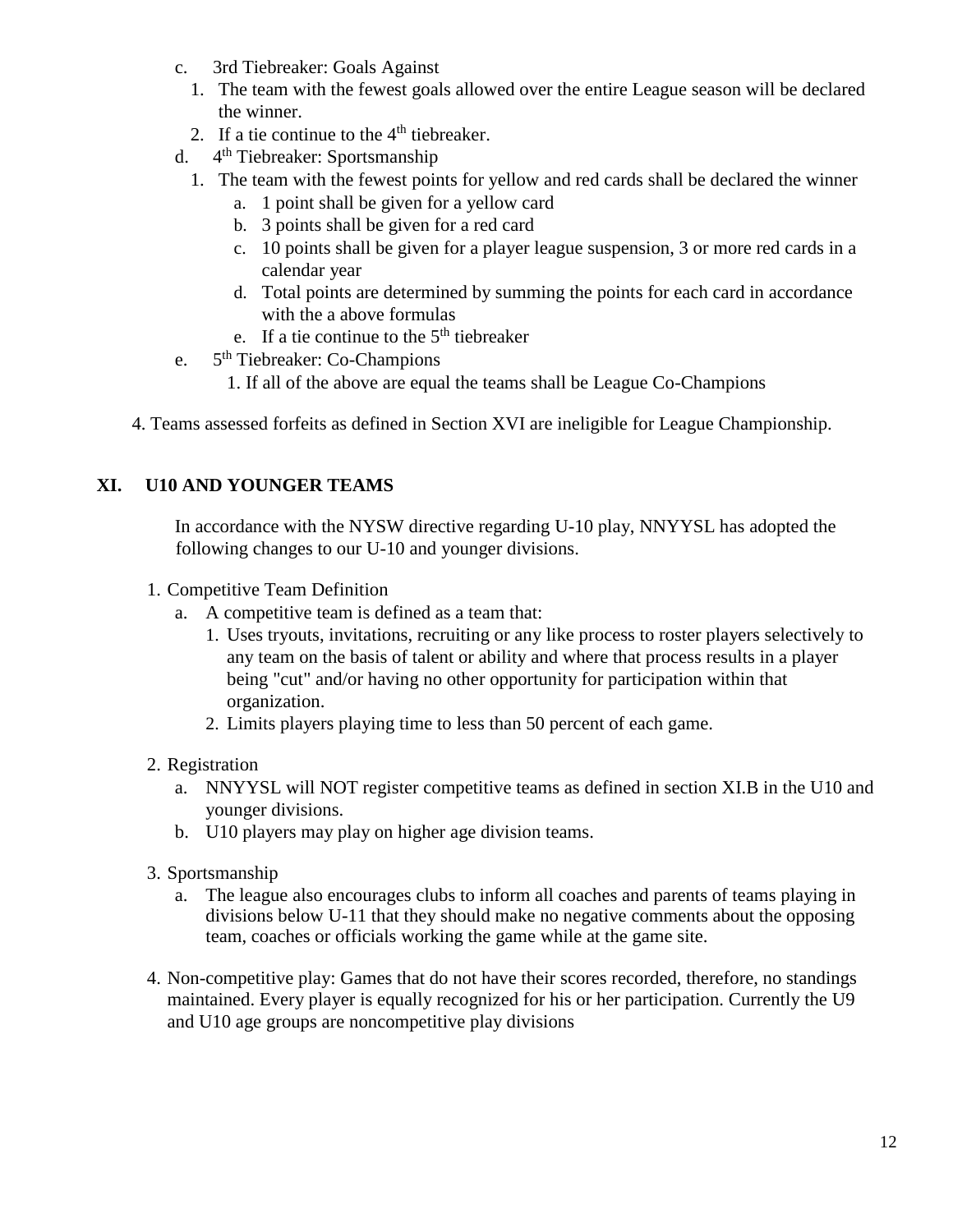## **XII. COACHING ETHICS**

- 1. Coaches and their assistants are representatives of the USYSA, NYSWYSA and the League and must conduct themselves in accordance with the Rules, Regulations and Code of Ethics of these organizations. Within NNYYSL coaches are to conduct themselves in a responsible manner.
- 2. Every club is responsible for the actions of its coaches, officials, fans and players and are required to take all necessary precautions to prevent spectators form threatening or assaulting officials or players before, during and after the conclusion of all matches.
- 3. Coaches are responsible for the conduct of their assistant coaches, managers, players and their parents as well as their teams' spectators at all league games and tournament matches where their team represents the League. **There shall be zero tolerance of any coach, assistant, player, parent or fan verbally or physically threatening, harassing or assaulting any other person before, during or after a match with in the defined range of the field of play.**
- 4. All coaches, assistants, managers and other individuals with authority roles for the team shall have on file with NYSWYSA, a "Kids Safe Form".
	- a. This form shall be completed and filed biannually or as required by the applicable State Assoc.
	- b. Each coach, asst coach or manager shall have in their possession a current "coaches" pass to be allowed on the team side of the field.
- 5. Coaches or team officials who are ejected from a game shall be subject to **double the red card fine and suspension as the players.** See Section XIII
	- a. Verification of threatening or violent conduct, even if unreported by the referee, will result in suspension for at least the remainder of the season.
- 6. At any time the Board may review the conduct of any team including coaches, assistants, managers, spectators, or players to determine whether behavior warrants any disciplinary action.
	- a. If the Board determines that disciplinary action may be appropriate, those involved will be notified in writing of a hearing and given the opportunity to attend and bring counsel or witnesses in their behalf.
- 7. Fans shall be located on the opposite side of the field from the teams and coaching staff.
	- a. The home team shall designate the player and fan side of the field.
	- b. The referee will be instructed to not start the match until teams and fans comply with this rule.
- 8. Players and bench personnel shall respect the opponents' bench area and not interfere with the opposition's bench area by being behind or passing in front of this area.
- 9. Coaches shall remain in the area of the technical box at all times.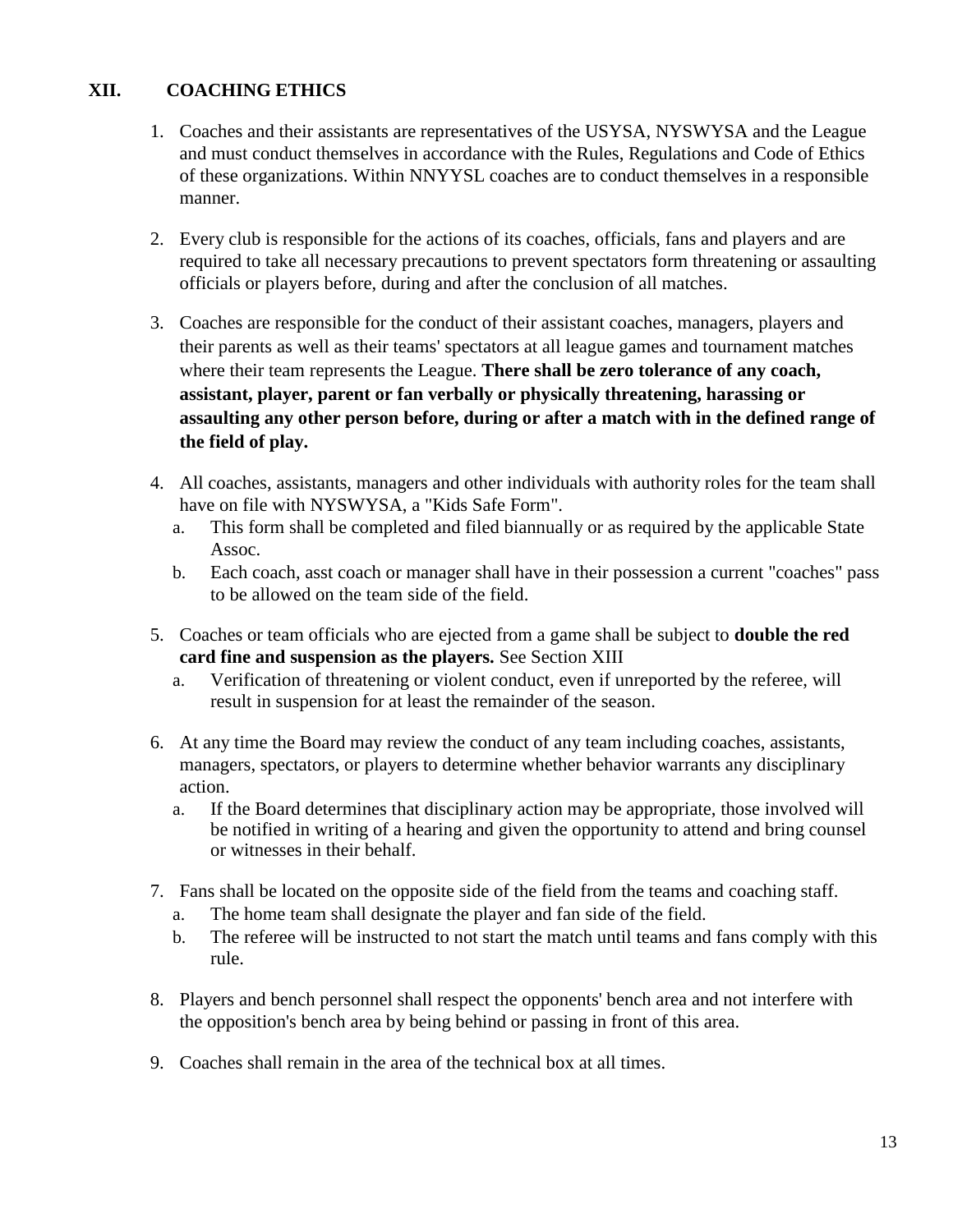a.If a technical area is not painted on the bench area, one shall be considered as extending from a line perpendicular to the touchline and approximately 15 yards from the centerline of the field to 25 yards from the end line.

- 1. For U-10 play the technical area shall be defined as the area extending from a perpendicular line from the touchline approximately 10 yards from the center line to the top of the penalty box.
- 10. A maximum of 3 coaches or managers shall be allowed on the player side of the field
- 11. Players are to remain approximately **10** feet off the field and inside the technical area unless they are warming up for or being substituted into the game.
	- a. Players may warm-up during the game in the area behind their team bench.
	- b. It is suggested that players warming up wear contrasting bibs to distinguish them from field players.
- 12. No players or fans are permitted behind the goal lines during the game.
- 13. Any coach who the Board finds to have knowingly played any ineligible player(s) may be suspended for a minimum of one (1) year from a date determined by the Board.
- 14. It is the responsibility of the coach, players and club to know and abide by the Rules of The Game and these League Rules and Regulations. All coaches must sign a statement to this condition prior to applying for teams to play in the League.

## **XIII. PLAYER OR COACH MISCONDUCT**

**1.** Penalties for player misconduct

a. First Red Card in Season (Player)

1. Suspension for a minimum of one (1) game and appropriate fines as noted in the annual schedule of fines. **The player must sit out all League games until they have served the suspension for the team on which the offense was recorded. Individual serving the suspension is not allowed near the field of play while serving their suspension.**

- b. Second Red card in Season (Player)
	- 1. Suspension for a minimum of three (3) games and appropriate fines as noted in the annual schedule of fines. **The player must sit out all League games until they have served the suspension for the team on which the offense was recorded. Individual serving the suspension is not allowed near the field of play while serving their suspension.**
- c. Third Red Card in Season (Player)
	- 1. Suspension for a minimum of one (1) calendar year from the date of the infraction and appropriate fines as noted in the annual schedule of fines. The player must request reinstatement from the Board for play in subsequent seasons.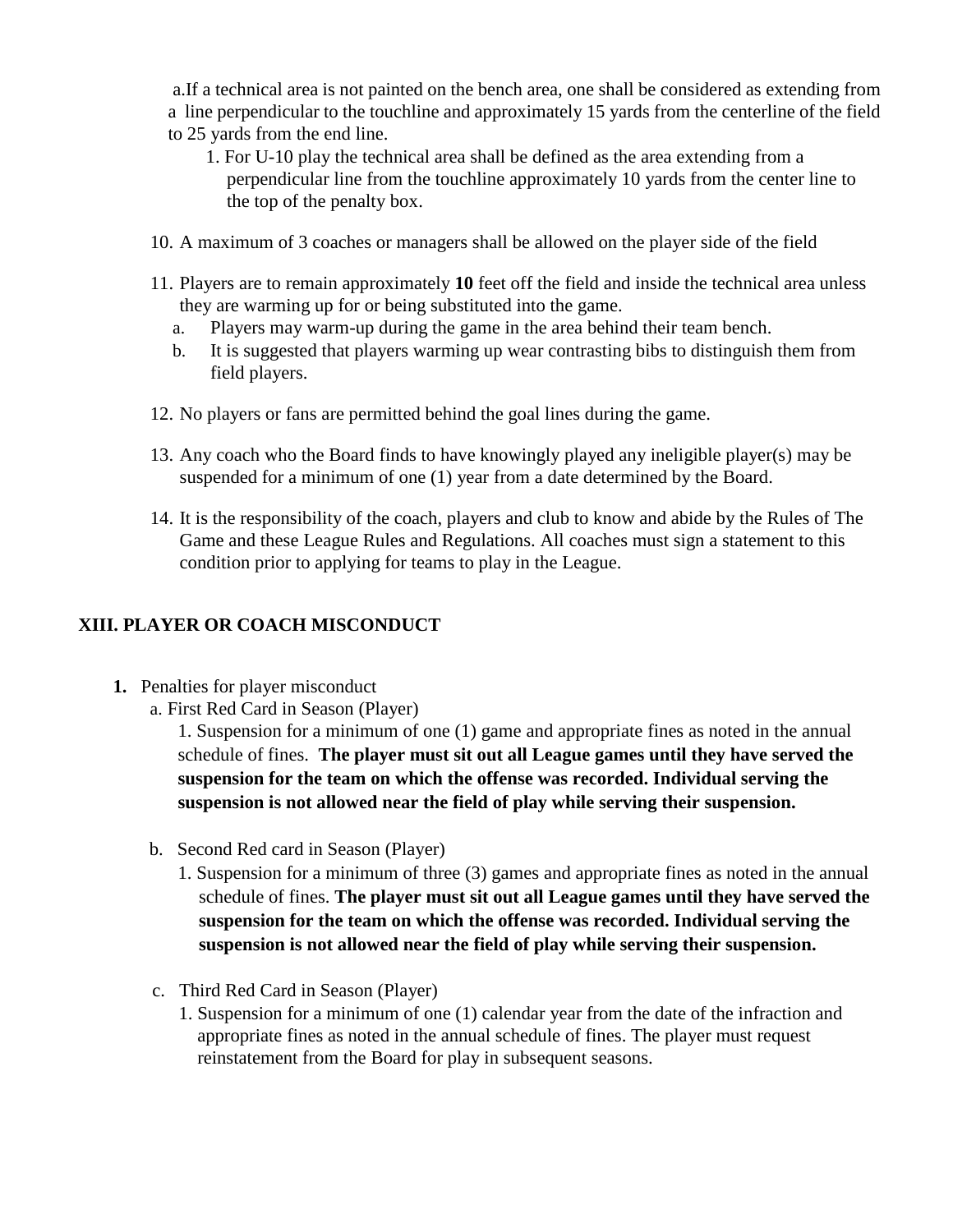- 2. If specifically recommended by the game official on the game report, the Board may elect to impose a longer suspension.
- **2.** Red Cards may not be appealed to the Board and will be mailed by the Game Referee to the League Secretary
- **3.** Red Card totals for the purpose of suspension from the League are based on League games.
- **4.** A player ordered off the field of play for misconduct cannot be replaced with another player and the team must play short for the duration of the match.
- **5. Any coach, assistant coach or team manager Removal** from the game shall immediately leave the field and area of play.
	- a. Failure to do so may result in disciplinary action by the Board.

1. **Coach, asst. or manager Removals** *receive double the red card fine* and suspension. **This includes having to sit out all League games until two of the games for the team on which the offense occurred have been sat out. Individual serving the suspension is not allowed near the field of play while serving their suspension.**

- **6.** Assaulting Game Officials, Spectators, Players
	- a. There shall be zero tolerance of any coach, assistant, player, parent or fan verbally or physically threatening, harassing or assaulting a referee or each other before, during or after a match.
		- 1. Individuals displaying such behavior shall be dealt with in the most severe disciplinary measures available, up to and including criminal charges if necessary.
	- b. USSF Official Administrative Rules and Laws of the Game shall be used in arbitrating disputes arising from assaulting game officials.

#### **XIV. PROTESTS**

- 1. The referee's judgment with regard to the physical condition of the field and its acceptance of play, to the actual happenings and occurrences related to the conduct of the game, and those prerogatives granted him/her by the "Laws of The Game" as published by FIFA, shall NOT be challenged.
- 2. The following are the only acceptable subjects that can be considered for protest:
	- a. Violation of League Bylaws
	- b. Violations of League Rules and Regulations
	- c. Violations of the "Laws of the Game" as published by FIFA, or the misapplication of the "Laws of the Game" **not including red card violations.**
- 3. All game protests must be lodged in writing within fourteen (14) calendar days of the incident being protested and must be accompanied by a check for the protest fee of twenty five dollars.
	- a. This must be mailed to the League Secretary with a copy to the League President.
	- b. If the protest is upheld the protest fee will be refunded in full.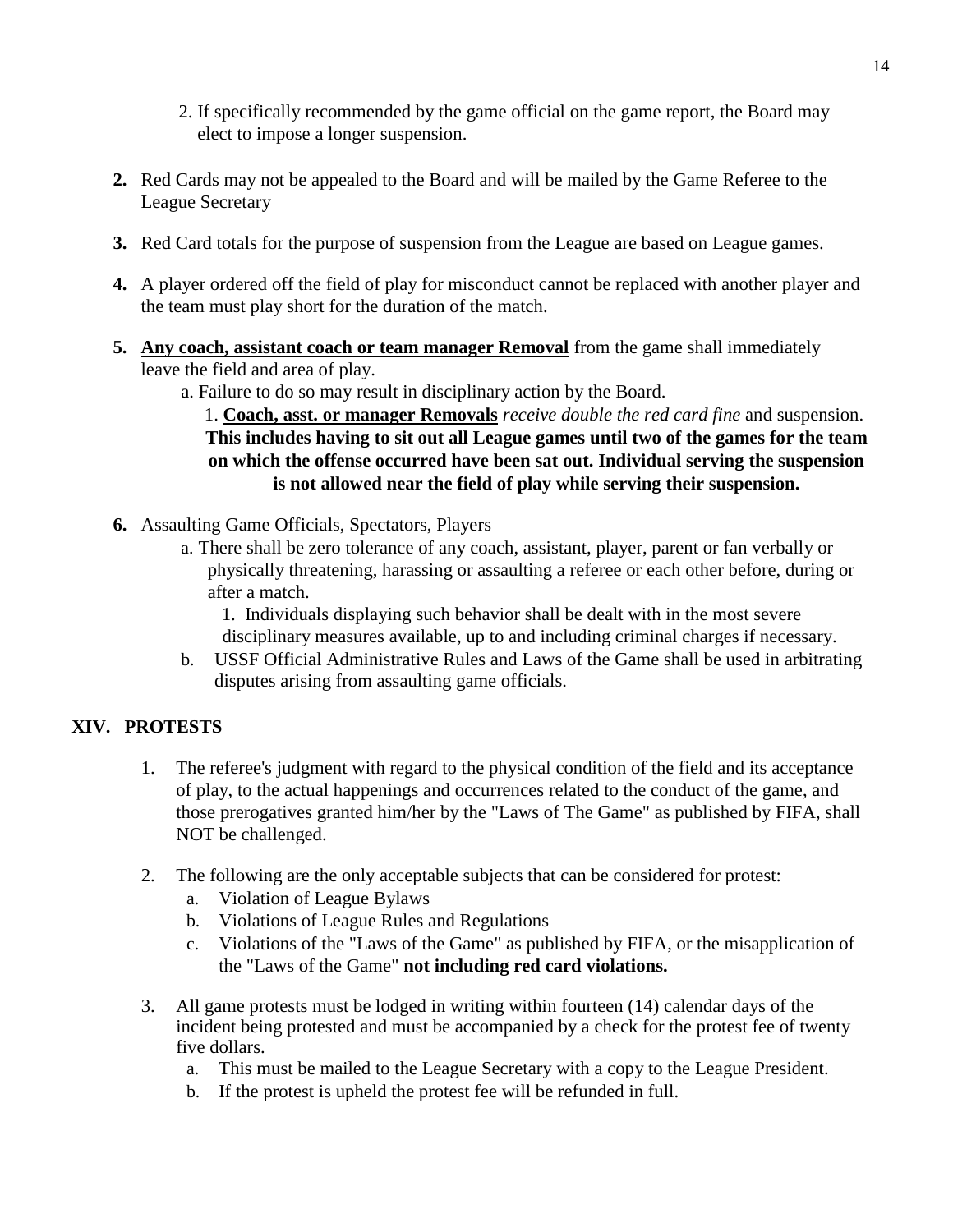- c. All protests will be heard at an executive meeting called by the board.
- d. A team losing a protest will lose any points earned in the game protested and the protest fee.
- e. Should a team wish to appeal the decision by the Board, the line of authority is as follows:
	- 1. New York State West Youth Soccer Association
	- 2. Regional Appeals Committee, USYSA
	- 3. National Appeals Committee, USYSA
	- 4. Executive Committee, USYSA
	- 5. USSF Board of Directors, USSF

#### **XV. FIELD CONDITIONS / AVAILABILITY**

- 1. The Referee will make any decisions regarding field conditions for play or dangerous weather conditions.
	- a. In the case of dangerous weather conditions, both teams will wait with the referee for at least 30 minutes for a change in said conditions.
	- b. The guideline: Any presence of thunder or lightening, the teams must be removed from the field to an appropriate form of shelter. Play should remain suspended until at least 30 minutes after the last flash of lightening is witnessed or thunder is heard.
- 2. If the referee calls a game after it has started based on dangerous weather conditions, the following rules prevail:
	- a. If the game is at or past the halfway point at the stoppage of play, the team with the most goals shall be declared the winner. If the game is tied, the tie will stand.
	- b. If the game has not reached the halfway point at the stoppage of play, the game will be rescheduled and will be restarted from the point the game was suspended.
- 3. Games called on account of dangerous weather conditions or fields ruled unplayable by the referee because of weather are the only ones automatically entitled to rescheduling
- 4. If the home team does not have a playable field available, it must notify the opposing team, League Scheduler and League Board prior to game time to avoid unnecessary traveling.
- 5. All games called off due to dangerous weather conditions or playing fields not being available for any reason must be played at the earliest convenience possible, provided the League schedule permits.
	- a. If teams make no effort to reschedule or if teams cannot reach an agreement regarding the date and time of a make-up game, the League Scheduler will reschedule the game time and location.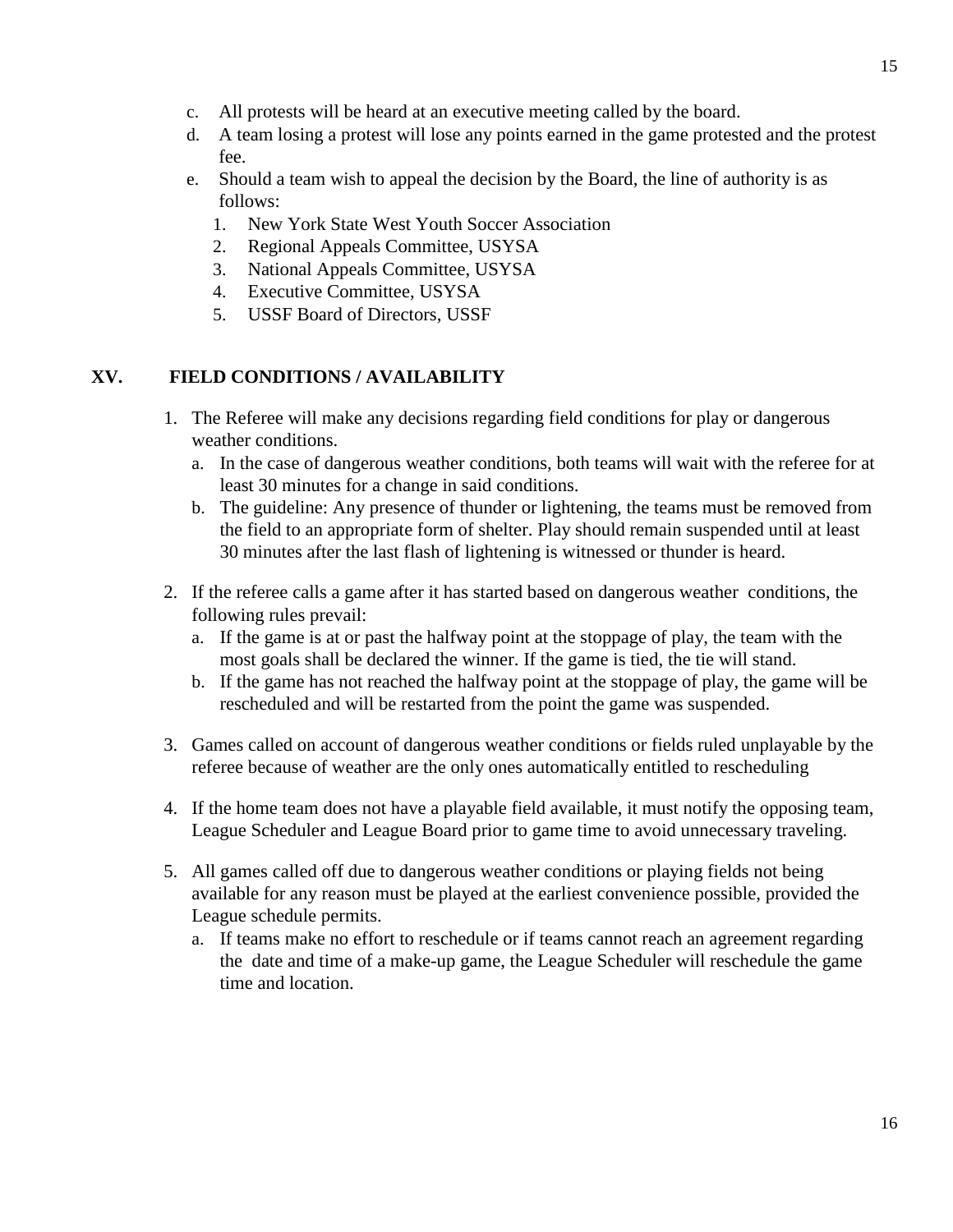## **XVI. FORFEITS**

- 1. The following actions shall result in a forfeit:
	- a. Team plays an ineligible player
	- b. Team fails to show up for a game
	- c. Team not present within thirty (15) minutes after the scheduled kickoff time
	- d. Team fails to field the minimum number of players for a game:
		- 1. Six (6) for U-11 and younger
		- 2. Seven (7) for U-12 and above
	- e. A team leaves the field during play and refuses to return when ordered to do so by the referee.
	- f. Game is called by the Referee for safety considerations. 1. Team or Teams involved in the action of causing the forfeit.
	- g. Poor field marking causing the official to cancel the game 1. Team providing field forfeits
	- h. Game rescheduled by both coaches without league authorization 1. Both teams forfeit
	- i. Game not played by the agreement of both coaches 1. Both teams forfeit
	- j. Team has no adult with a coach's pass to coach the team
	- k. The Coach is ejected and no Assistant Coach, Manager or adult coach with a valid coaching pass (see XX.E) is available to take over his duties.
- 2. All forfeits scores will be recorded as a 3-0 loss
- 3. Any team forfeiting from actions in sections XVI.1.a,b,e,h,i, or k is ineligible to be League Champion.
- 4. Any team forfeiting two (2) or more games in a season for any actions shall be ineligible to be awarded the League Championship
	- a. The team may be banned from League play for one (1) calendar year as decided at a Board hearing.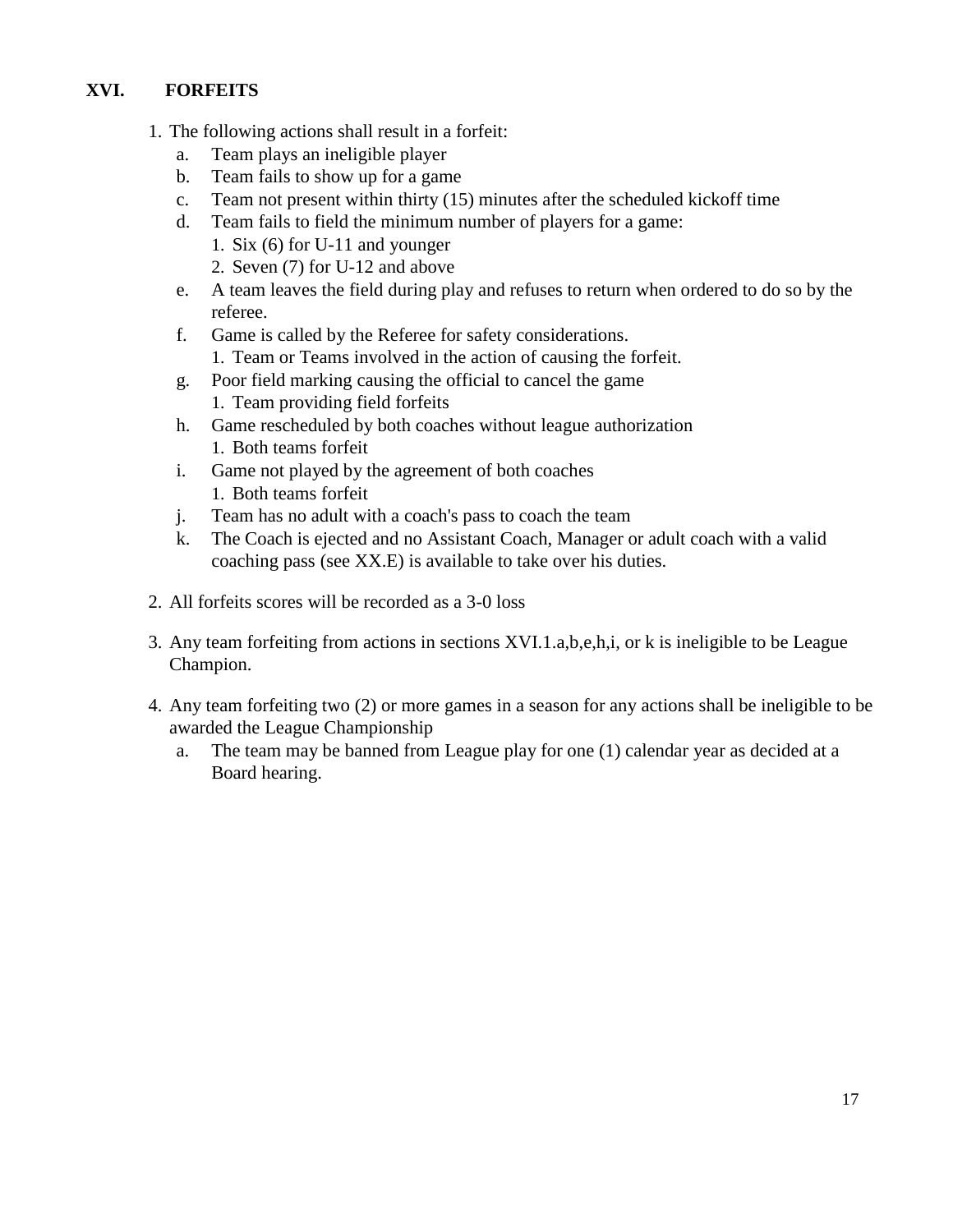| $\Lambda$ V II.<br>DUNATION OF GAMES, DALL, FIELD & GOAL SIZE |                                        |                  |                             |                            |                                     |
|---------------------------------------------------------------|----------------------------------------|------------------|-----------------------------|----------------------------|-------------------------------------|
| <b>AGE GROUP</b>                                              | <b>GAME</b><br><b>TIME</b><br>(HALVES) | <b>BALL SIZE</b> | <b>FIELD</b><br><b>SIZE</b> | <b>GOAL</b><br><b>SIZE</b> | <b>PLAYERS</b><br>(ON THE<br>FIELD) |
| $U9 - U10$                                                    | 2-25 MIN                               | $\overline{4}$   | 60 X 40                     | 7 X 21                     |                                     |
| $U11 - U12$                                                   | $2 - 30$                               | 4                | 85 X 60                     | 8 X 24                     | 9                                   |
| $U13 - U14$                                                   | 2-35 MIN                               | 5                | 110 X 70                    | 8 X 24                     | 11                                  |
| $U15 - U16$                                                   | $2 - 40$                               | 5                | 120 X 80                    | 8 X 24                     | 11                                  |
| $U17 - U18$                                                   | $2 - 45$                               | 5                | 120 X 80                    | 8 X 24                     | 11                                  |

#### XVII. DURATION OF GAMES, BALL, FIELD & GOAL SIZE

#### **XVIII. SUBSTITUTIONS**

- 1. Except as provided by USYSA or its State Associations, Substitutions shall be unlimited except where specified otherwise in the rules and regulations for a special competition.
- 2. Pursuant to USYSA rule 301 substitutions may be made, with the consent of the referee, at any stoppage of play:
- 3. Players MUST be at the half mark ready for play. Substitutions will not be allowed from the bench.
	- a. Goal (either team)
	- b. Goal Kick (either team)
	- c. Throw-in (either team) players must be ready to be substituted
	- d. Corner Kicks / Fouls
	- e. Half time
	- f. Injury- Based on Referee discretion

#### **XIX. GAME RESPONSIBILITIES**

- 1. Equipment
	- a. The home team must have nets and regulation corner flags installed on the field ten (10) minutes prior to the scheduled start of the game.
	- b. The home team must provide the game ball subject to the referee's approval and must have at least two (2) spare balls suitable for game use.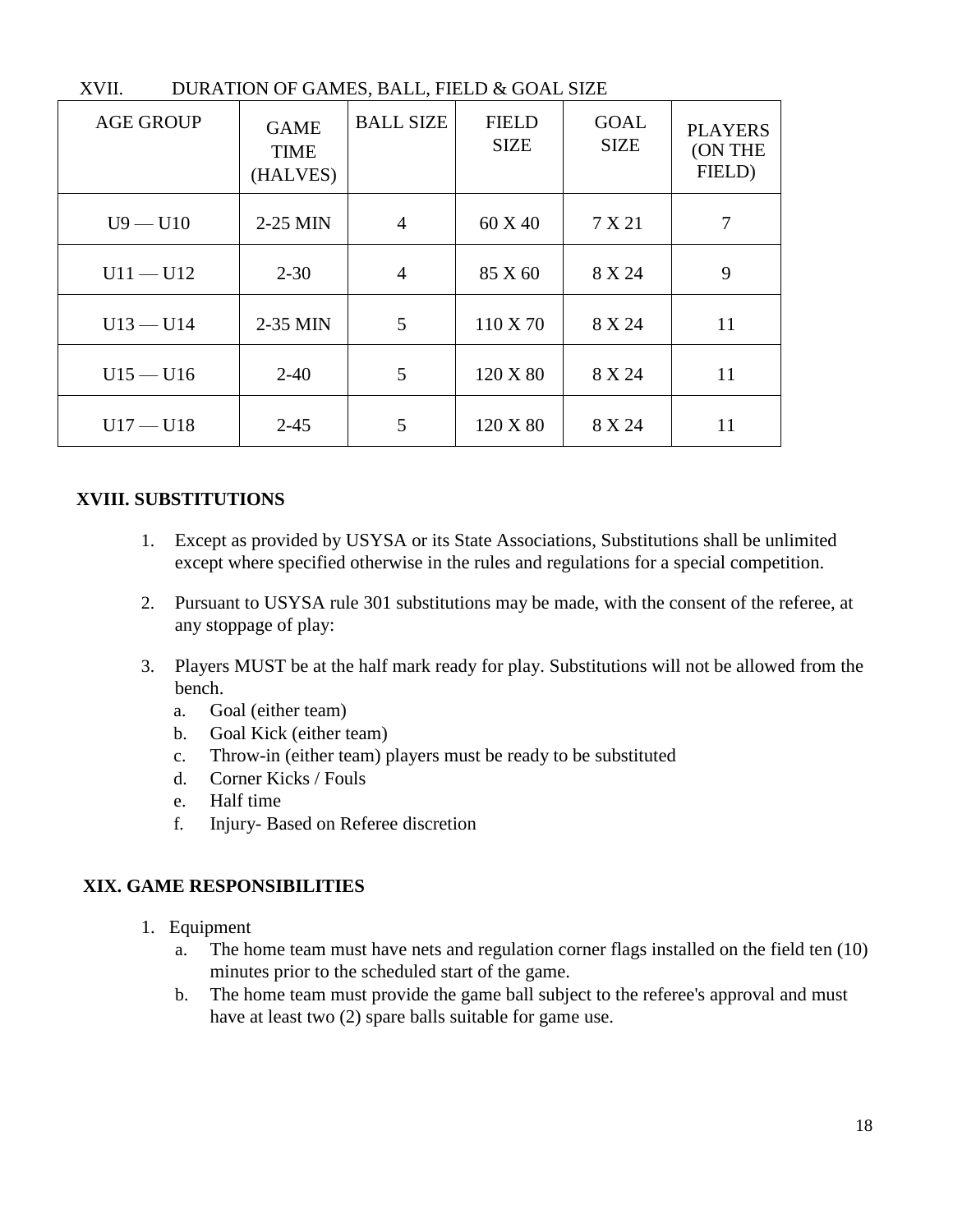- 2. Fields
	- a. The home team is responsible for providing a mowed and properly marked field in accordance with USYSA recommended dimensions for the age group playing.
	- b. Field marking shall be in accordance with FIFA regulation.
- 3. Uniforms
	- a. Each team shall wear matching uniforms consisting of matching shirts or jerseys with 8" nominal numbers on the back, shorts and socks. Socks shall be the same color on each leg.
	- b. Each player shall have a unique shirt or jersey number.
	- c. Goaltenders must wear a jersey that contrasts with both teams' field player's uniforms. 1. The goaltender must be listed on the roster with a specific number that does not necessarily have to match the number on the goaltender jersey
	- d. In the event of a uniform conflict, the home team is required to change jerseys. It is customary for the home team to wear white.
	- e. Players shall keep jerseys tucked in their shorts at all times during the game.
	- f. Players wearing a cast deemed unsafe by the center official will not be eligible for play
	- g. Players may not wear any jewelry during the match
- 4. Linesmen and Game Reports
	- a. In the event Assistant Referees are not present for the game, the home and visiting teams must provide the referee with one (1) linesman.
		- 1. The teams shall notify the referee who these individuals are prior to his equipment check.
	- b. The referee will go on line to the NNYYSL web site and complete the official game report form.
	- c. The coach will complete the coach's game report via the NNYYSL webpage and send to the League Secretary.
	- d. The official game report submitted by the center referee will be used for standings
- 5. Passes and Rosters
	- a. The home and visiting teams shall provide the NYSW player passes as proof of insurance and player identification for roster verification.
	- b. A team failing to provide player passes shall forfeit the game. 1. The game will not be played or made up.
	- c. Players must present to the referee a valid player pass before they will be allowed to play.
	- 1. Under no circumstances is a player eligible to play without having a valid player pass
	- d. Coaches, Assistant Coaches and Managers shall have proper passes to identify themselves
		- 1. They must be listed on the certified roster in order to be on the player side of the field.
		- 2. In the event coaches listed on the certified roster cannot be in attendance for the game, a 24 hour notice must be given to the League President and the substitute coach must possess a valid coaching pass.
			- e. The home and visiting teams shall provide the officials with two (2) original certified or completely legible photocopies of the original certified team roster.
				- 1. One copy shall be used by the referee for player verification and mailed with the game report.
				- 2. One copy shall be given to the opposing team coach.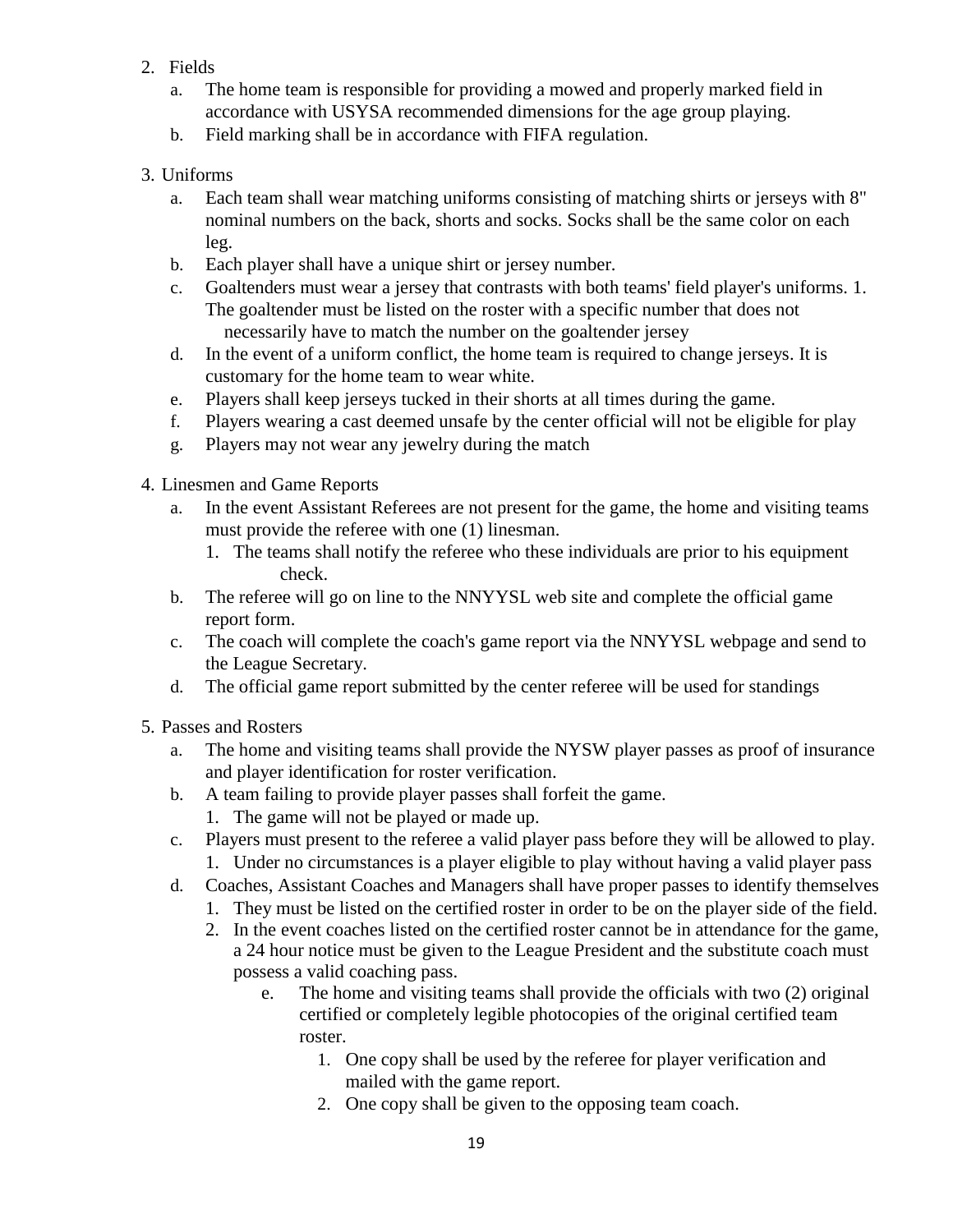3. If a team fails to provide an original certified roster (or completely legible photocopy thereof) to either the referee or the opposing teams coach, they shall automatically receive an improper roster fine.

a. NOTE: Official New York State East Soccer Association rosters look significantly different than New York State West Soccer Association rosters

- f. FIFA Laws of the Game will prevail except where modified for small sided play.
	- 1. Main addendum is NNYYSL will not permit slide tackling in the U10 thru U12 divisions. A team warning for the first infraction followed by a loss of possession if the tackling reoccurs with a direct kick awarded to the victimized team at point of infraction.

## **XX. COACHES RESPONSIBILITIES**

- 1. As a courtesy, the home coach is responsible to call the visiting team coach or team representative at least three (3) days prior to the scheduled game to verify the date, time, and location and to check for uniform colors.
- 2. Each coach shall be responsible to collect the NYSW certified player passes from the referee at the end of the game.
	- a. The referee will keep the passes of any player or coaches ejected form the game and mail them with the game report to the Game Secretary.
- 3. The coach shall have in his possession medical releases for all players on the roster.
- 4. Each coach has the right to question the referee regarding an opposing team's player's eligibility.
- 5. Each team shall have an Assistant coach and/or Team Manager officially listed on the certified roster.
	- a. Should the coach be ejected, personnel listed on the certified roster, with the appropriate coach or manager pass, may continue as the Coach for the remainder of the game.
	- b. Should the coach be ejected, and no assistant coach or manager listed on the roster, possessing a proper pass is available, any adult with a current coach's pass may continue as coach for that game. That coach's name shall be penciled in onto the roster prior to recommencing the game.
	- c. Should the coach be ejected and no assistant coach, manager or other qualified adult is present; the youth team has no qualified coaching staff and may not continue in the game.
- 6. If the referee does not show up for the scheduled game, the home team is to call Referee Scheduler the night of the game.
	- a. See Section XXI, G. for rules for substitute referees.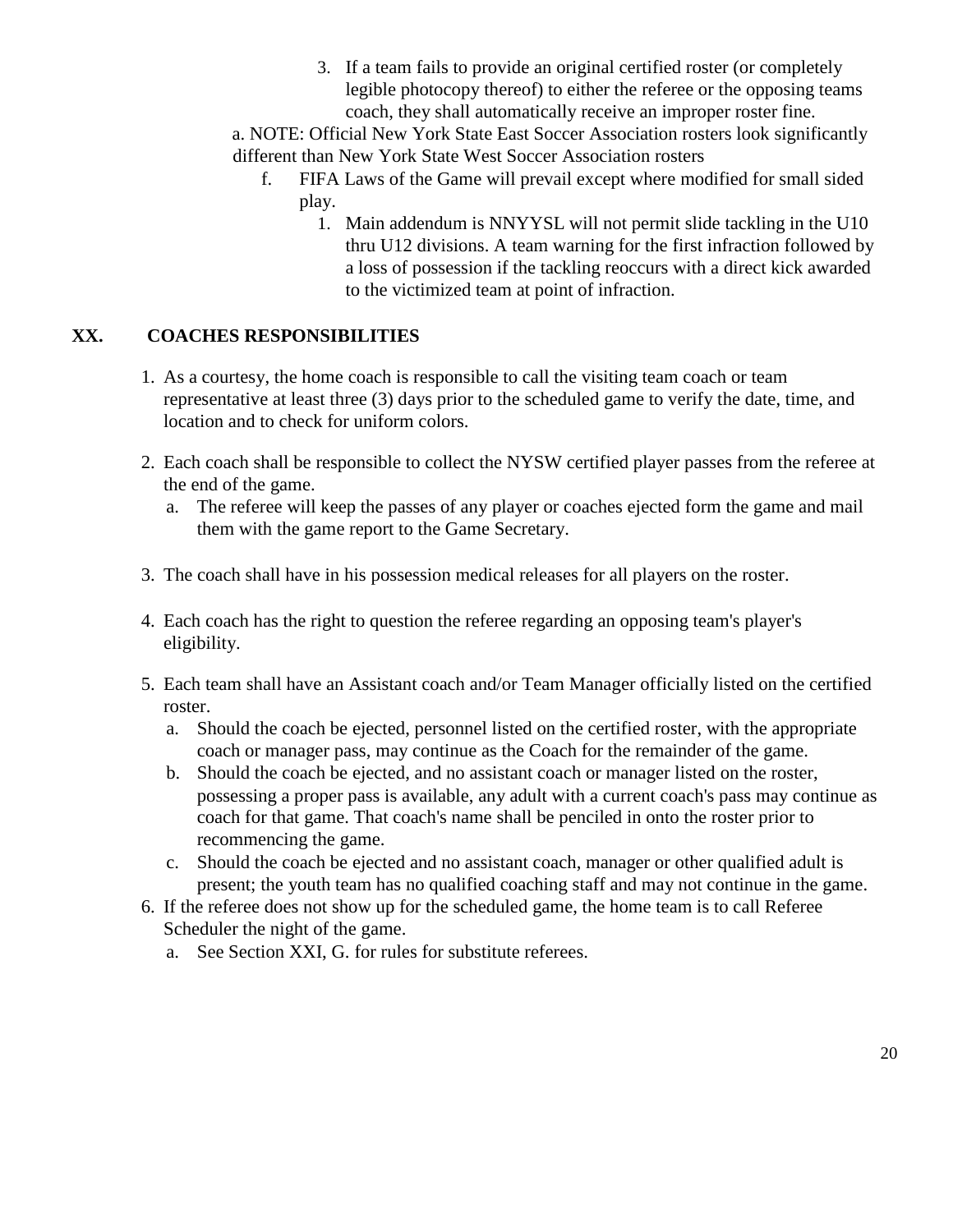#### **XXI. REFEREE: AUTHORITY AND RESPONSIBILITIES**

- 1. The referee will be the sole judge on the field of play and the decisions of the referee on the laws of the game will be final. a The league will entertain no protests whatsoever on a referee decision.
- 2. The referee must supply verification of a player's eligibility to coaches upon request.
	- a. If a coach requests to see a player pass of a member of the opposing team, the referee shall allow the coach to look at the pass.
- 3. Upon arrival the referee will:
	- a. Inspect the field and will be the sole judge as to its fitness for play.
	- b. If the Referee finds the field to be unplayable the game will be postponed and rescheduled by the League.
	- c. Inspect Teams rosters, player passes, and player equipment
- 4. The scheduled referee shall wear the official uniform at all games they officiate.
- 5. The referee shall complete the Referee's Game Report on the NNYYSL website within 24 hours of the completion of the game and mail any passes of players or coaches who were ejected to the League Secretary
- 6. If the referee is assaulted or harmed due to a team neglecting to provide adequate protection, that team will be fined and civil and/or criminal proceedings could be brought at the discretion of the League.
	- a. The team will be liable to the Referee upon proven evidence for any damages resulting from such assault beyond any civil or criminal penalties.
- 7. If the assigned referee fails to appear for a scheduled League game the game may be rescheduled by the League at no additional cost to either team, or.
	- a. If both coaches agree, another suitable registered referee may be selected, if in attendance, for the purpose of covering the game.
	- b. Once agreed upon, the call of the Replacement Referee and final score will be binding on both teams.
	- c. The Replacement Referee must complete the Official Game Report on the NNYYSL website.
		- 1. The referee must provide their address and phone number on the game report.
	- d. The replacement referee is eligible for the refereeing fee provided the home coach phones the Referee Scheduler and includes the replacement referee name in the Coach's Game Report on the NNYYSL website.
- 8. If the referee becomes physically unable to continue in his/her role during the game to complete the remainder of the game, the referee may turn the game over to any other registered referee present.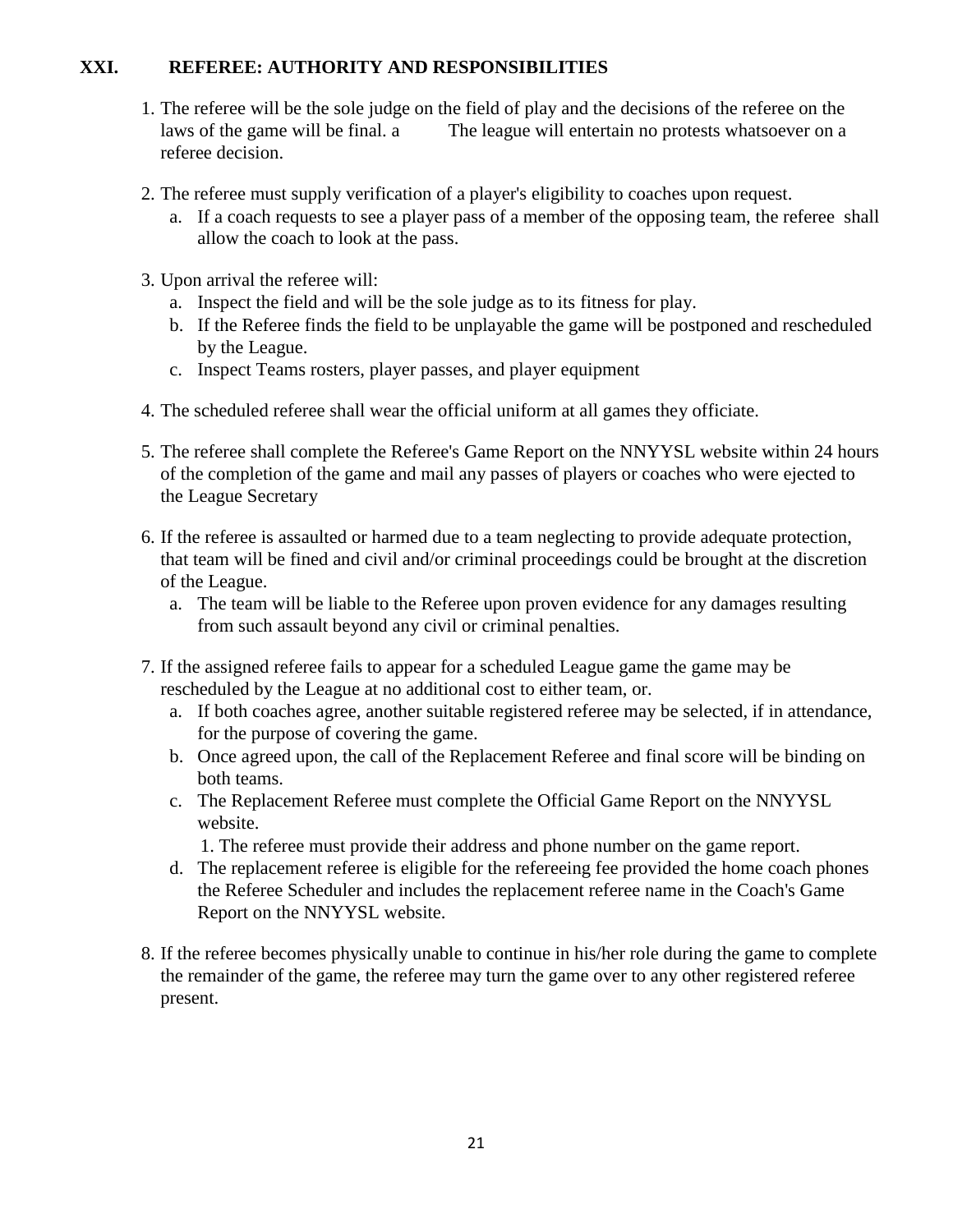#### **XXII. PLAYER / SPECTATOR RESPONSIBILITIES**

- 1. All players must be aware of and comply with the rules.
- 2. Each player must have a valid NYSW/NYSE pass which is presented to the Referee at each game.
- 3. No jewelry may be worn during the games.
- 4. All team Players must wear matching numbered jerseys, except the goalkeeper, who will wear a jersey that distinguishes him or her from other players and the referees.
- 5. Shin Guards must be worn during the games and fully covered by socks.
- 6. Soccer cleats will be regulation FIFA approved.
- 7. A cast may be worn by a player only if deemed safe and appropriate by the center referee.
- 8. All spectators must remain off the field, and must watch the match from the side of the field opposite the players. If a spectator is abusive in actions or language they will be asked to leave or escorted of the premises. Failure to leave will result in the forfeiture of the game by their team and other disciplinary action as determined by the BOARD. Spectators will be held to the standard of the "Coaches Code of Ethics".
- 9. All other rules not otherwise mentioned herein shall be the same as those which govern FIFA unless otherwise modified by NNYYSL. In particular, please note the following:
	- a. Throw-ins are done with two hands over the head and both feet on the ground. Also, the thrower's feet must not be on the playing field when the throw-in is made.
	- b. Offsides will be called if an attacking player without the ball does not have 1 defender or the ball between himself/herself and the goal while his/her team is in possession of the ball and advancing on the goal. Offside will be called only if this attacking player is involved in the play.
	- c. Goalies may not touch the ball with their hands if the ball is intentionally played back to them by the foot of a teammate. Should the ball be played back to the goalie by the body or head, or inadvertently by the foot, then it can be handled by the goalie.
	- d. Goalies may not possess the ball in their hands for more than six seconds once standing.
	- e. Referees are in complete charge of the game. ALL DECISIONS OF THE REFEREES ARE FINAL.
	- f. The referee reserves the right to use yellow or red cards when he/she feels it is necessary. g. Awarding of Direct kicks
		- 1. The awarding of a direct free kick or penalty kick (which is called at the discretion of the official), should the offense occur in the penalty area, shall be given to the opposing team if a player:
		- 2. Kicks an opponent.
		- 3. Trips an opponent.
		- 4. Jumps into an opponent.